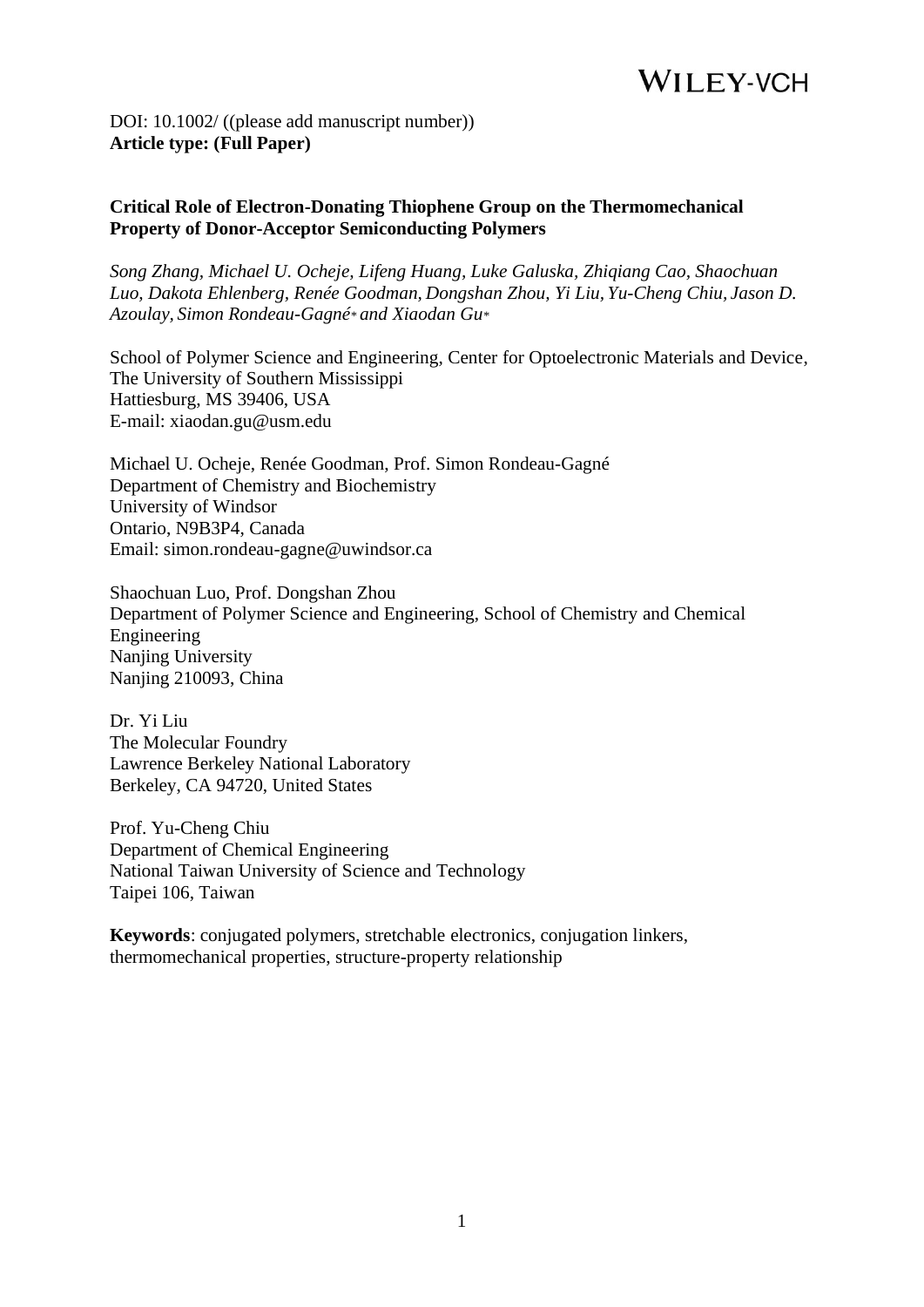**Abstract**: Organic semiconducting polymers are promising candidates for stretchable electronics for their mechanical compliance. Despite the wide spread application for Donor-Acceptor type conjugated polymers in electronic devices due to recent boost in electronic property, the effect of the electron-donating thiophene group on the thermomechanical property of conjugated polymers has not been carefully studied. Here, we investigated thin film mechanical property for diketopyrrolopyrrole (DPP)-based conjugated polymers with varying electron donating groups by changing the number of isolated thiophene moieties and the size of fused thiophene rings in the polymer backbone. Interestingly, we found that the thiophene unit acted as an anti-plasticizer, which resulted in increased glass transition temperature  $(T_g)$  of the polymer backbone, and consequently elastic modulus of the respective DPP polymers. Regarding the deformability, the DPP polymer with isolated thiophene building blocks showed impressive stretchability up to 50%, measured by pseudo-free standing tensile test. Detailed morphological study for DPP films by atomic force microscopy, optical spectroscopy and Xray scattering suggested that all samples showed similar semicrystalline morphology. This antiplasticization effect also exists in para-azaquinodimethane (p-AQM)-based conjugated polymers, indicating that this can be a general trend for various conjugated polymer systems. Using the knowledge gained above, a new DPP-based polymer with increased alkyl side chain density through attaching alky chains to the thiophene unit was engineered. The new DPP polymer demonstrated a record low glass transition temperature, high stretchability up to 35%, and 50% lower in elastic modulus compared to the reference polymer that without side-chain decorated on the thiophene unit. This work can provide a general design rule for making low T*<sup>g</sup>* conjugated polymers for stretchable electronics applications.

#### *1. Introduction*

Polymer-based semiconductors are receiving more and more attention due to their intrinsic mechanical flexibility, solution processability and chemical tunability, together with their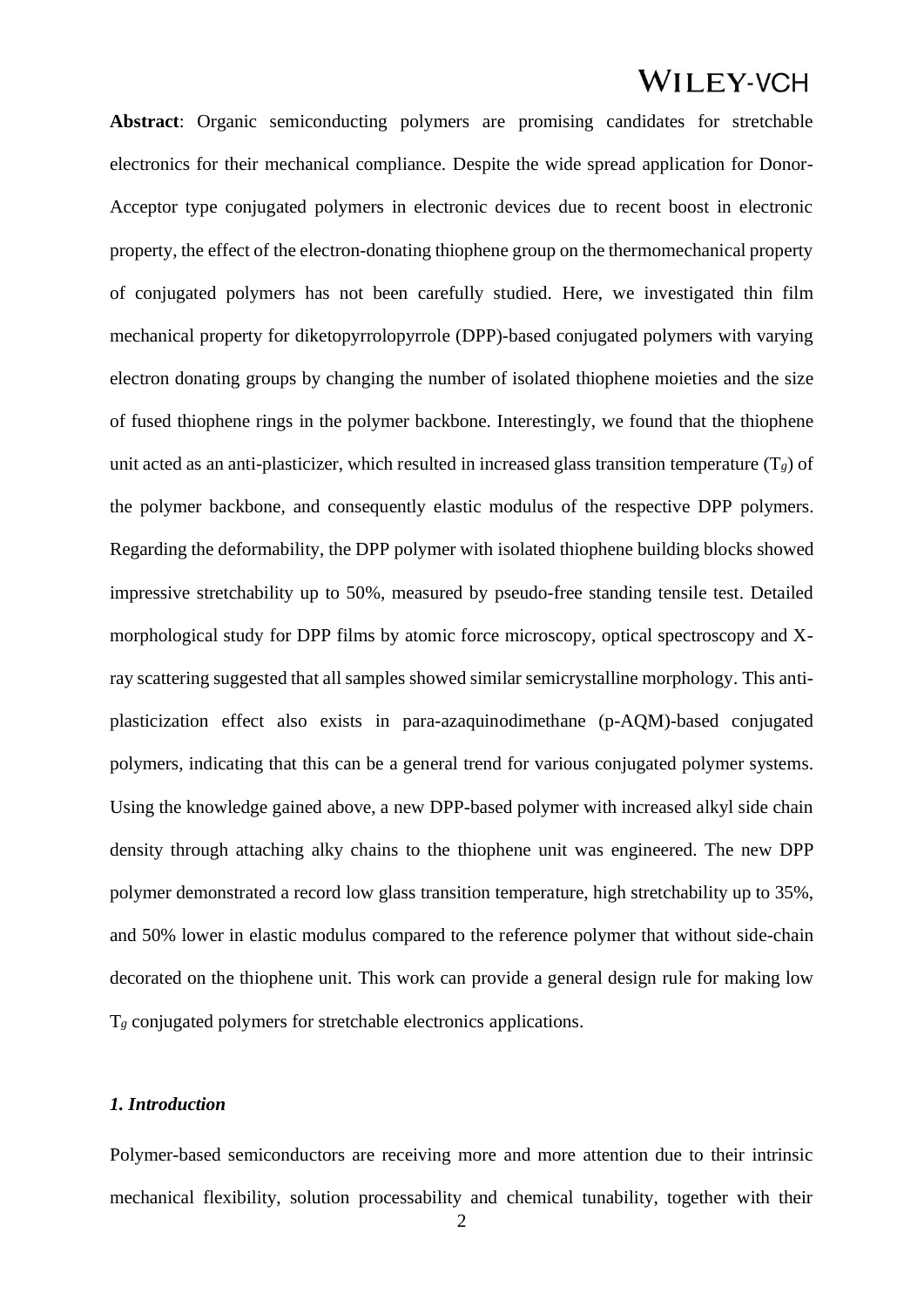applications in organic electronics like organic field effect transistors (OFET),[1–5] organic photovoltaics (OPV) and thermoelectrics.[6–11] Building upon the success of polythiophene polymers, recent efforts have been devoted to synthesizing new conjugated polymers such as low band-gap donor-acceptor (D-A) polymers to boost their charge carrier mobility for OFETs and power conversion efficiency (PCE) for OPVs.[12–18] Although great improvements have been achieved in devices' electronic and optical performance, there is an increasing need for improving their mechanical property, i.e., lower stiffness and higher stretchability,[19] laying a foundation for future applications in wearable, stretchable electronics,[20–22] and bioelectronics.[23,24]

Early studies on the mechanical property of conjugated polymers started from polythiophene polymers have shown that backbone engineering, side chain engineering, copolymerization with deformable blocks and physical blending can efficiently improve the stretchability and reduce the elastic modulus.[25–28] Similar methods were later applied to D-A polymers, a class of conjugated polymers with superior electrical performance relative to P3ATs.[20,29] Diketopyrrolopyrrole (DPP)-based conjugated polymers are one of heavily studied D-A semiconducting materials with a top performing charge mobility above 12 cm $2$  V-1 s-1,[30–32] which is as good as the polycrystalline silicon, allowing many practical applications in electronic devices. Encouraged by its promising electronic property, several methods have been explored to improve the mechanical property of DPP-based polymers and unravel the role of backbone and side chain structure in their intrinsic stretchability and charge mobility in order to achieve the best of two worlds.[30,32–40]

Backbone engineering of the DPP polymer comes from two strategies, either by tuning conjugated donor or acceptor groups or flexible non-conjugated linker groups.[41–43] Along this line, Roth *et al*. investigated a library of low band-gap polymers and qualitatively concluded that fused rings on the backbone would increase the elastic modulus and reduce the ductility, while branched side chains will have an opposite effect.<sup>[41]</sup> Similar conclusions were drawn by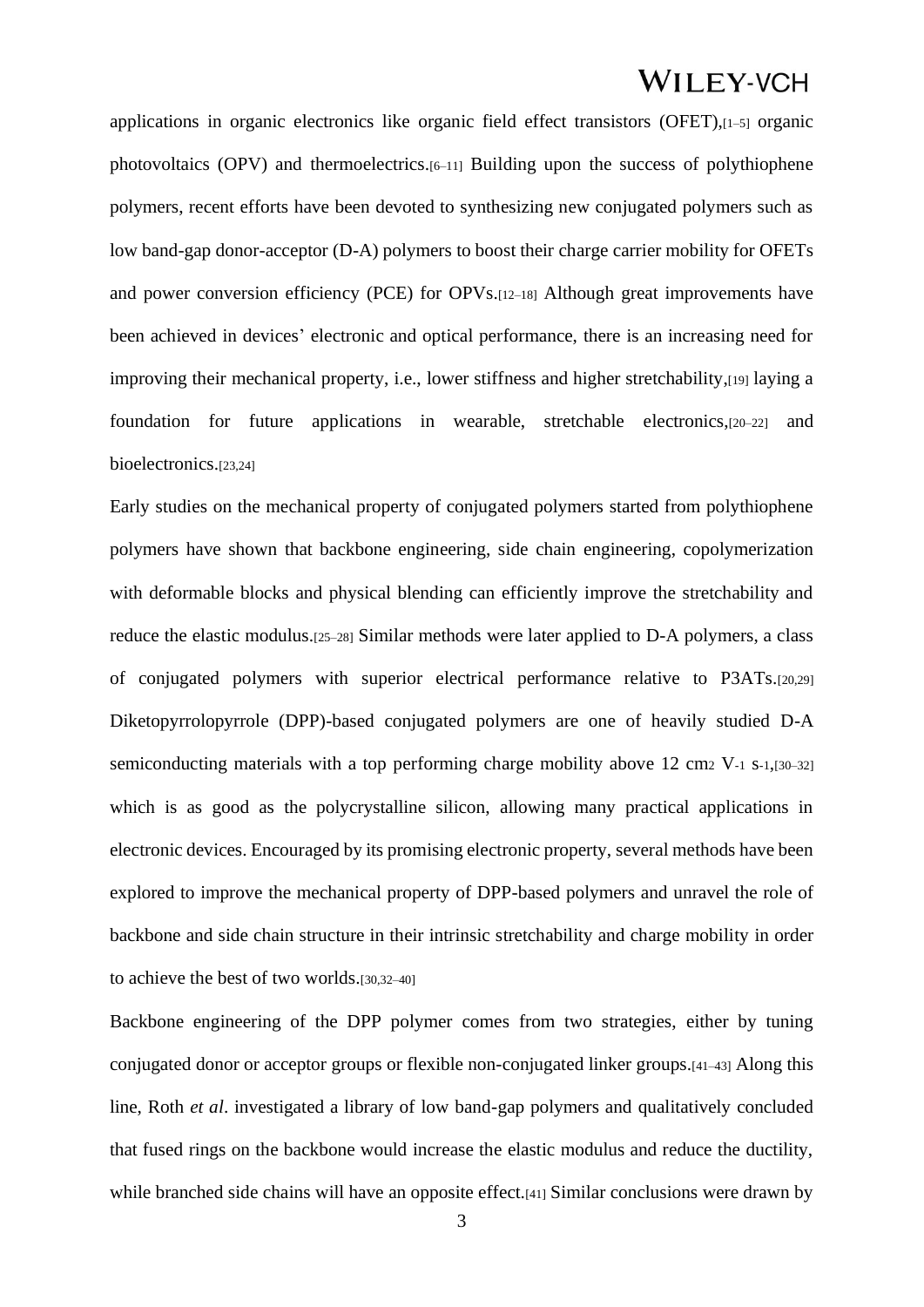Lu *et al.*, where DPP polymers with branched side chains were noticed to be less stiff and more stretchable than linear ones.[40,44] Lipomi and Mei *et al*. showed that by introducing flexible groups like alkyl chains to the conjugated backbone, the crack onset strain increased from 4% without spacer to 12% with 70% ratio of spacer while retaining a decent charge mobility around 0.05 cm<sup>2</sup> V-1 s-1.[42] Furthermore, carefully designed non-conjugated linkers can also improve the solution processability of DPP polymers, which can be dissolved in benign solvents.[45] Apart from backbone engineering, functional side chains were also used to improve the mechanical performance. Wang's work showed that covalent crosslinking between side chains using oligo-siloxane can improve the elasticity and the ductility of the system, while maintaining the electrical performance even after 500 cycles at 20% strain.[46] Non-covalent crosslinking like hydrogen bonding was also shown to be useful by introducing self-healable electrical and mechanical properties to the polymer system.[47,48] Despite the versatility in improving the mechanical performance of D-A polymers, the dynamics of the conjugated polymer backbone, described by the glass transition temperature, upon using isolated or fused thiophene linkers in the polymer backbone is still not well explored and hinders rational design of the conjugated polymers with target glass transition temperature as well as mechanical property.

Herein, we have systematically varied the main chain structure by inserting different donor moieties, including thiophene (T), bithiophene (T2), terthiophene (T3), thienothiophene (TT) and dithienothiophene (TTT) (**Figure 1a**) into the DPP polymer to study their impact on the thermomechanical property of conjugated polymer thin films. Our study revealed that all the thiophene building blocks act as anti-plasticizers and slow down the backbone dynamics, resulting in an increase in the elastic modulus for thin polymeric film. Further morphological studies on DPP thin films using grazing incidence wide-angle X-ray scattering (GIWAXS), atomic force microscopy (AFM) and ultraviolet visible spectroscopy (UV-Vis) showed that there is no significant influence of aggregation state on the mechanical property while the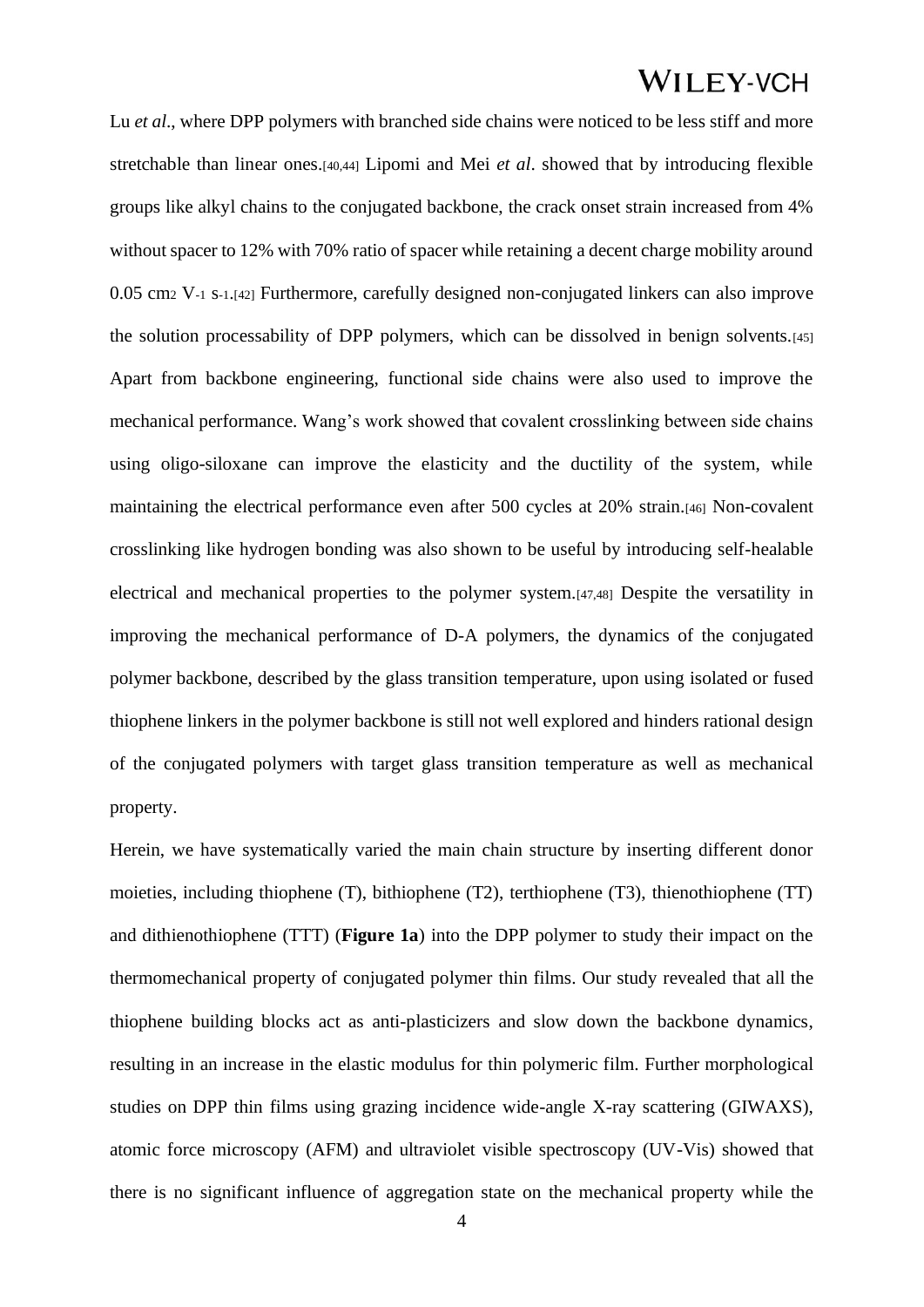degree of crystallinity would increase the elastic modulus slightly. Crystalline packing structure, degree of aggregation, and surface roughness do not directly correlate with the mechanical property of DPP polymers. This study provided new understanding of the effect of the thiophene unit insertion on the mechanical behaviors and chain dynamics of conjugated polymer thin films. Using the knowedge gained here, we finally designed and synthesized a new DPP polymer that has a record low backbone  $T_g$  and elastic modulus for the reported DPP family. This work will provide guidance to the future design of stretchable semiconducting polymers with desired thermomechanical property.

#### *2. Results and Discussion*

#### **2.1. Thermomechanical property of DPP polymers**

Five different DPP polymers were synthesized according to previous reports.[38,49–52] After the synthesis, the samples were purified and characterized by high temperature GPC in trichlorobenzene at 170 °C to gain insights into their molecular weight and polydispersity. **Figure 1a** and **Table 1** summarized the structure and the material's property of the synthesized DPP polymers.

We first probed the mechanical property of  $\sim$  90 nm pseudo-free standing thin films using custom-made thin film tensile tester as shown in **Figure 1b**. The details of the set-up were described in our previous publication.[53] This methodology eliminates the effect of the supporting elastomeric substrates compared to another popular thin film mechanical characterization technique named "buckling metrology",[54] thus providing intrinsic mechanical property of the thin film. To provide a fair comparison between different DPP polymers, conjugated polymers with similar molecular weights were targeted and synthesized, followed by processing into thin films of similar thickness, and annealing at the same temperature. We carefully controlled the film thickness to be between 80 nm and 100 nm for all five samples by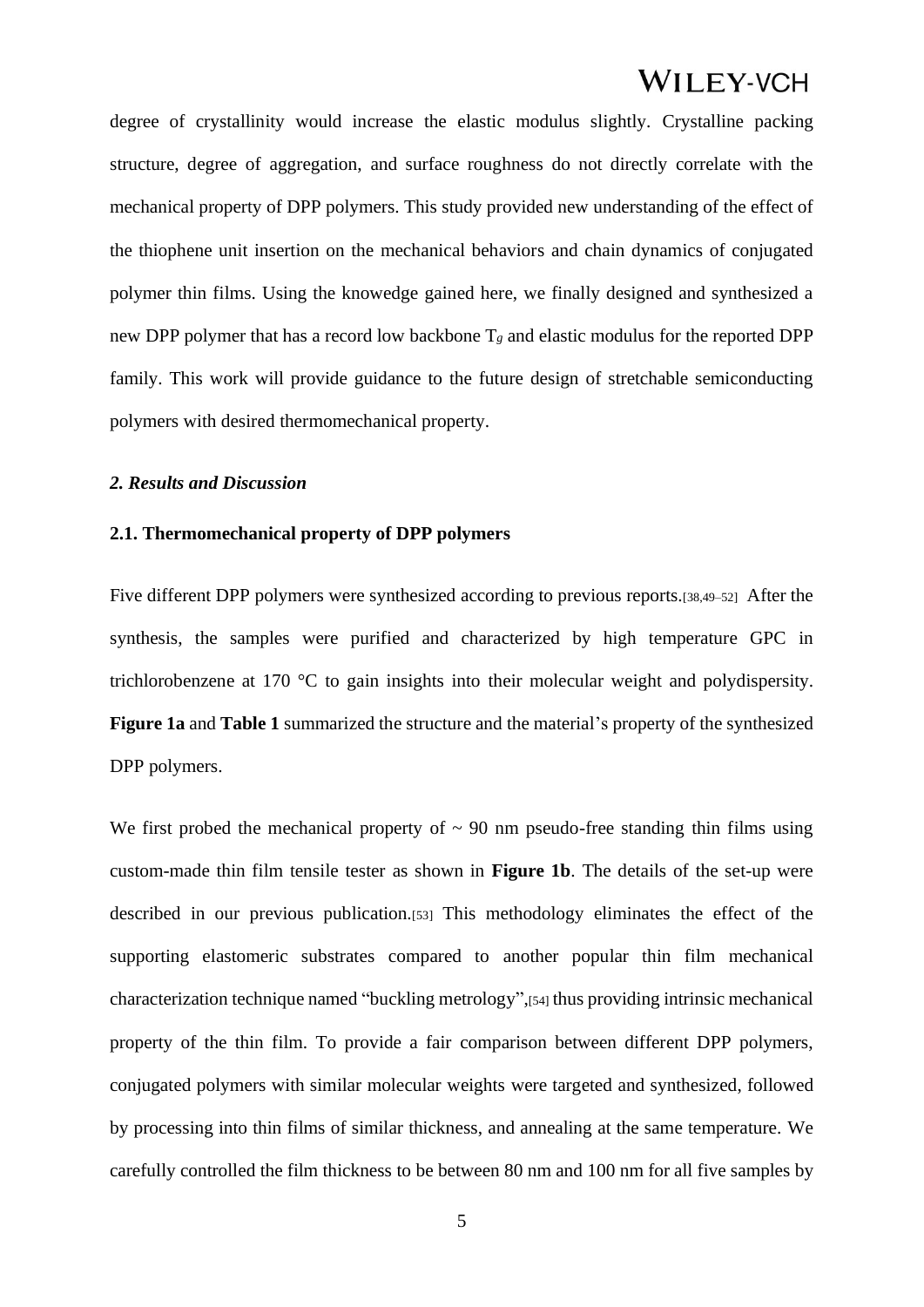changing the solution concentration, in order to avoid the influence of film thickness effect, also known as the confinement effect, on the mechanical property of thin films, as reported in previous studies.[53,55,56] The molecular weight is another factor that has been observed to critically influence the mechanical property of a given polymer, which was carefully tuned to be in the similar range, as shown in **Table 1**. The effect of film processing, film morphology, and molecular weight on their mechanical property will be discussed in more detail in the following section.

The representative stress-strain curves of DPP polymeric thin films with varying electrondonating units in the polymer backbone were shown in **Figure 1c** and **Figure 1d**. Each polymer was tested for more than six times and the average value of elastic modulus and crack onset strain were summarized in **Table 1**. We first discussed the influence of isolated thiophene units on the thin film mechanics, followed by the fused thiophene units. **Figure 1c** plotted the stressstrain curve of DPP-T, DPP-T2 and DPP-T3 (see **Figure 1**a for their chemical structure), which provided a close comparison for their mechanical behaviors. With the increasing number of isolated thiophene units on the backbone, the elastic modulus increased from 173 MPa for DPP-T to 281 MPa for DPP-T2, and 319 MPa for DPP-T3 for ~ 90 nm thin films. At first glance, the observation may seem contradictory since the incorporation of thiophene units into the backbone would be expected to increase the backbone flexibility. Donor-acceptor polymers typically have rigid polymer backbones and are less flexible. Here, we measured that DPP-T polymer has a persistence length of  $\sim$  9 nm determined by small angle neutron scattering for dilute polymer in deuterated solvents (Figure S1). Previous report by Segalman group suggested that P3HT has more flexible, coiled chain with persistence length of  $\sim$ 3 nm.[57] Thus inserting more thiophene units would likely to reduce backbone rigidity. This interesting observation of increased elastic modulus upon incorporating thiophene units was later rationalized by the  $T_g$ of DPP polymers. The observed increase in elastic modulus is closely correlated with the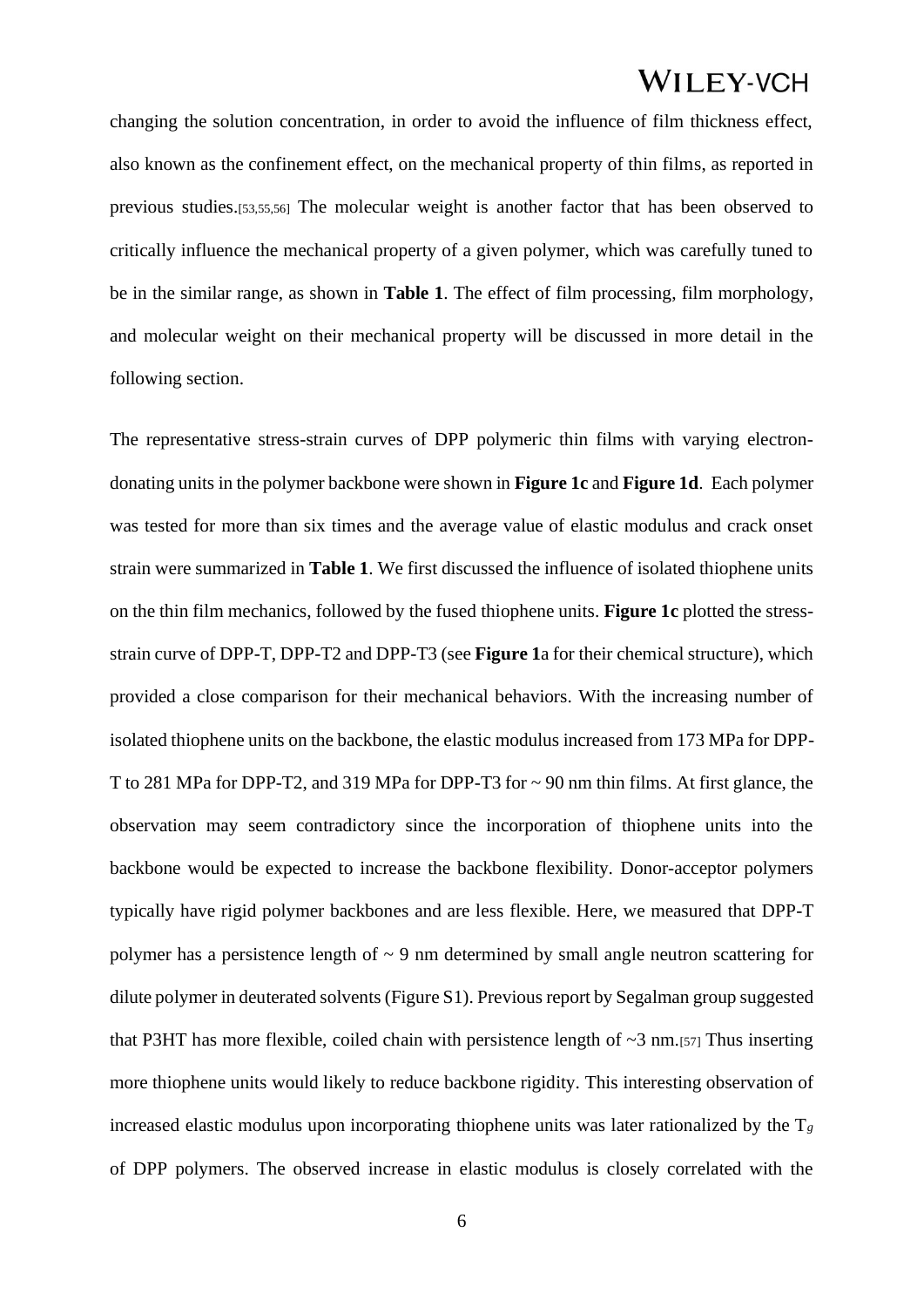increased  $T_g$  measured in both thin film and bulk state of conjugated polymers (discussed in more detail in the later part). On the other hand, the stretchability, using crack onset strain as metric, showed less significant difference among three DPP polymers with different amounts of isolated thiophene units. Free-standing DPP-T thin films on average can be impressively stretched up to 53% of strain while the other two DPP polymers reached 44% of strain before the formation of cracks. Both crack onset strain reached record-high value compared to other pseudo free standing test results reported previously for pure donor-acceptor polymeric thin films (see Table S4 in the Supporting Information for a summary of previous reported values). We attribute this observation to the high molecular weight for these three DPP polymers synthesized here, as well as below room temperature backbone T*g*.

In addition to tensile pulling test, stress-relaxation test provided insights into the viscoelastic property of the conjugated polymer, thus was performed on DPP-T, DPP-T2 and DPP-T3 polymers. The polymer film was stretched to 2% strain at the strain rate of 1\*10-3 s-1 then measured the stress relaxation. The stress was recorded as a function of time and plotted in **Figure 1e**. The Kohlrausch-Williams-Watts (KWW) equation was used to obtain the relaxation time for molecular chains to gain insights into the chain dynamics.[58] Detailed fitting information can be found in Figure S2 of the Supporting Information. The average relaxation time was 116 s, 3563 s, 6058 s for DPP-T, DPP-T2, DPP-T3, respectively. This is in good agreement with the observed trend for T*g*, and further supported that the insertion of the thiophene unit will slow the backbone dynamics.

For DPP polymers with fused thiophene rings on the backbone, the increase in elastic modulus was more distinct, from 173 MPa for DPP-T to 480 MPa for DPP-TTT, as shown in **Figure 1d**. In the meantime, the decay in crack onset strain was substantial with increased size of fused rings, from 53% to 3%. This phenomenon agreed well with previous research demonstrating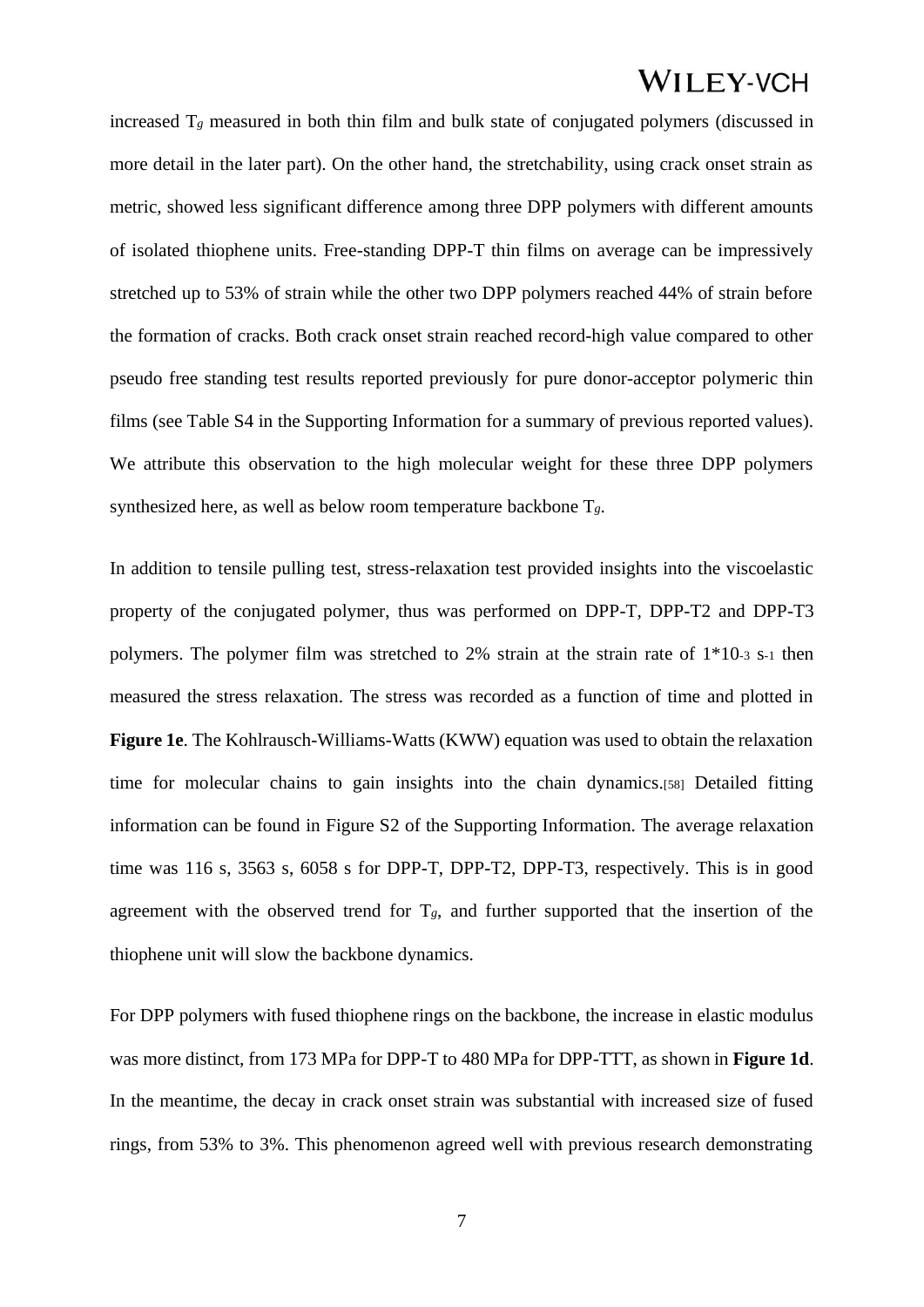that polymers with fused rings have higher stiffness and higher tendency to break upon tensile strain than polymers with isolated rings.<sup>[41]</sup>

The molecular weight of the conjugated polymer can greatly influence a given polymer's mechanical property.[59,60] Consequently, we also studied thin film mechanical property for three DPP polymers (DPP-T, DPP-T2, and DPP-TT) with a lower molecular weight ( $M_n = \sim$ 25 kDa), as opposed to DPP polymers with M<sup>n</sup> around 50 kDa as shown in **Figure 1**. We found little difference in the value of the elastic modulus on molecular weight, while higher M<sup>n</sup> consistently leads to higher crack onset strain, which can be attributed to increased inter-chain entanglements between DPP chains (Figure S3, Supporting Information).[60,61] Surpassing the entanglement molecular weight of a given conjugated polymer is important to enhance its crack onset strain. Although we were not able to measure the critical entanglement molecular weight for DPP conjugated polymers, the mechanical tensile test suggested that critical entanglement molecular weight is likely to be below 50 kDa, thus significant intermolecular chain entanglements resulted in good deformability of these three samples reported in **Figure 1**.

The effect of thermal treatment on the mechanical property was also investigated. Figure S4 showed the stress-strain curves for DPP-T, DPP-T2 and DPP-TT polymers before and after thermal annealing at 200 °C for 10 mins (Supporting Information). The elastic modulus increased slightly by  $\sim 10\%$  while the stretchability decreased by  $\sim 20\%$ , due to increased degree of crystallinity upon annealing. The detailed analysis on the thin film morphology will be discussed in the following section.

To rationalize the change in elastic modulus upon insertion of thiophene building blocks, we measured the  $T_g$  for five DPP polymers in both bulk state by using DMA and in thin film state by AC chip calorimetry. Previous work indicated the challenge of using DSC to probe weak transitions for conjugated polymers.[62] Thus, we used two techniques that are sensitive to the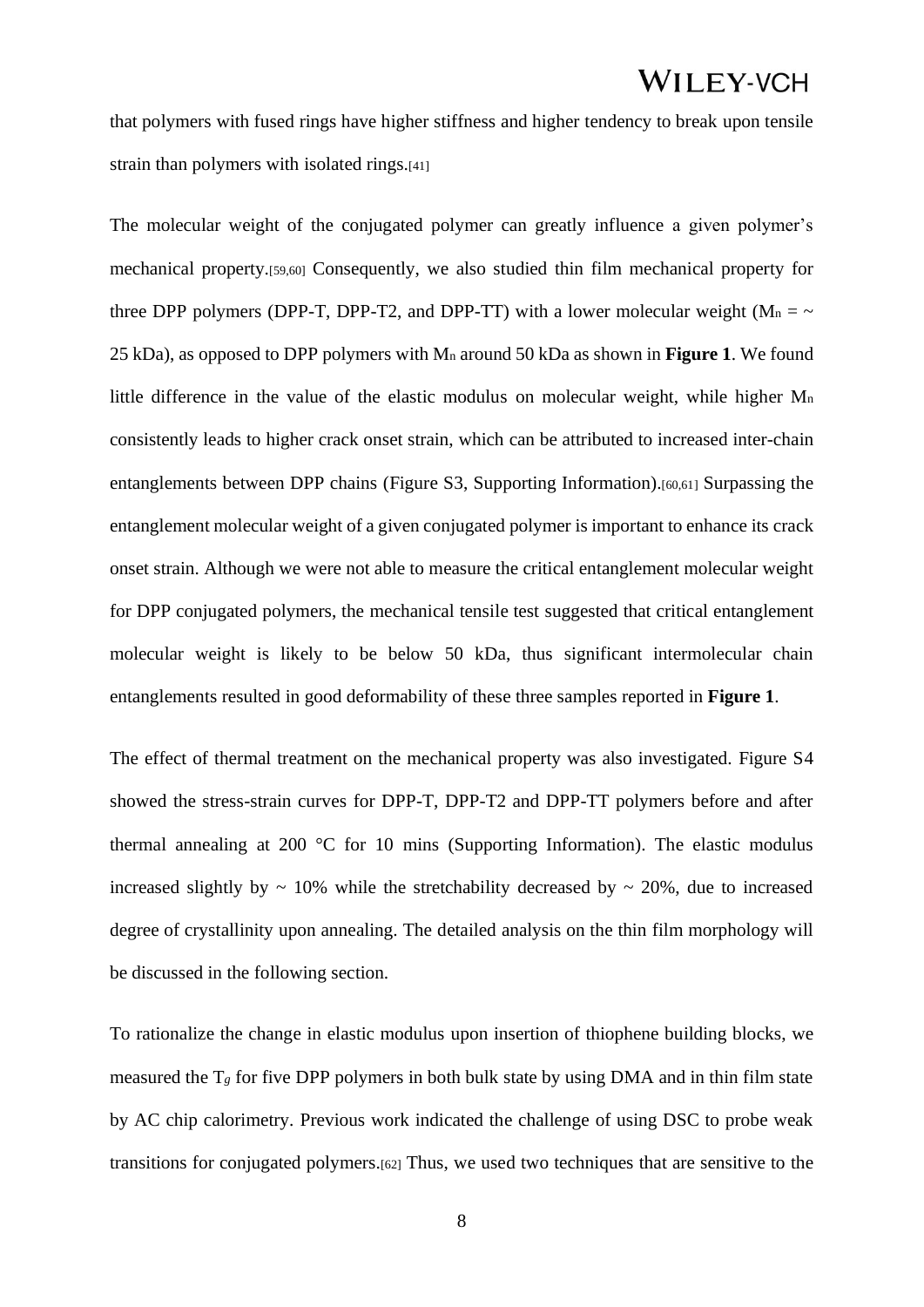T*g*, and the results were summarized in **Table 1**. **Figure 2** showed the results for DMA analysis including the  $T_g$  of five DPP polymers. Here, we identified the major peak on the tan  $\delta$  curve as the backbone  $T_g$ . We assigned relative weak shoulders around -50 °C to be the  $T_g$  of the flexible alkyl side chain, which can be observed in all five polymers. The side chain transition peak was more pronounced as observed in the loss modulus curve. Only the side chain T*<sup>g</sup>* can be measured by DSC (Figure S5, Supporting Information), which agreed with previously reported literature.<sup>[40]</sup> From **Figure 2a** to **2c**, we observed a noticeable increase of backbone  $T_g$ from -3.96 °C (DPP-T) to 11.95 °C (DPP-T2), and 18.98 °C (DPP-T3) as the number of thiophene units increased (**Table 1**). Similarly, when comparing **Figure 2a, 2d** and 2e, the  $T_g$ increased from -3.96 °C (DPP-T) to 2.76 °C (DPP-TT), and 4.11 °C (DPP-TTT) as the size of fused ring structure enlarged. The increase in T*<sup>g</sup>* synchronized with the observed increase in elastic modulus. We further used AC-chip calorimetry to characterize the conjugated polymer's  $T_g$  in the thin film state. The exact value of  $T_g$  is not the same since the glass transition is a kinetic property and highly depends on probing techniques and measurement conditions (e.g. cooling or heating rate). However, the same trend in the probed  $T_g$  values was observed using the AC-chip calorimetry (Figure S6, Supporting Information). Additionally, we also investigated the molecular weight effect on  $T_g$ . DPP polymers with low molecular weight ( $\sim 25$ ) kDa) were tested. The difference in  $T_g$  was insignificant with only 3 °C difference being observed (Figure S7, Supporting Information), which explained the similar elastic modulus between different molecular weights of polymers observed above. The weak dependence of T*<sup>g</sup>* on molecular weight can be rationalized by the Flory-Fox equation, which predicted the weak dependence of  $T_g$  on the molecular weight at high molecular weight region.<sup>[63,64]</sup> Both bulk and thin film techniques suggested the incorporation of the electronic donating group into the polymer structure greatly altered its backbone dynamics, and reflected in their macroscopic mechanical properties.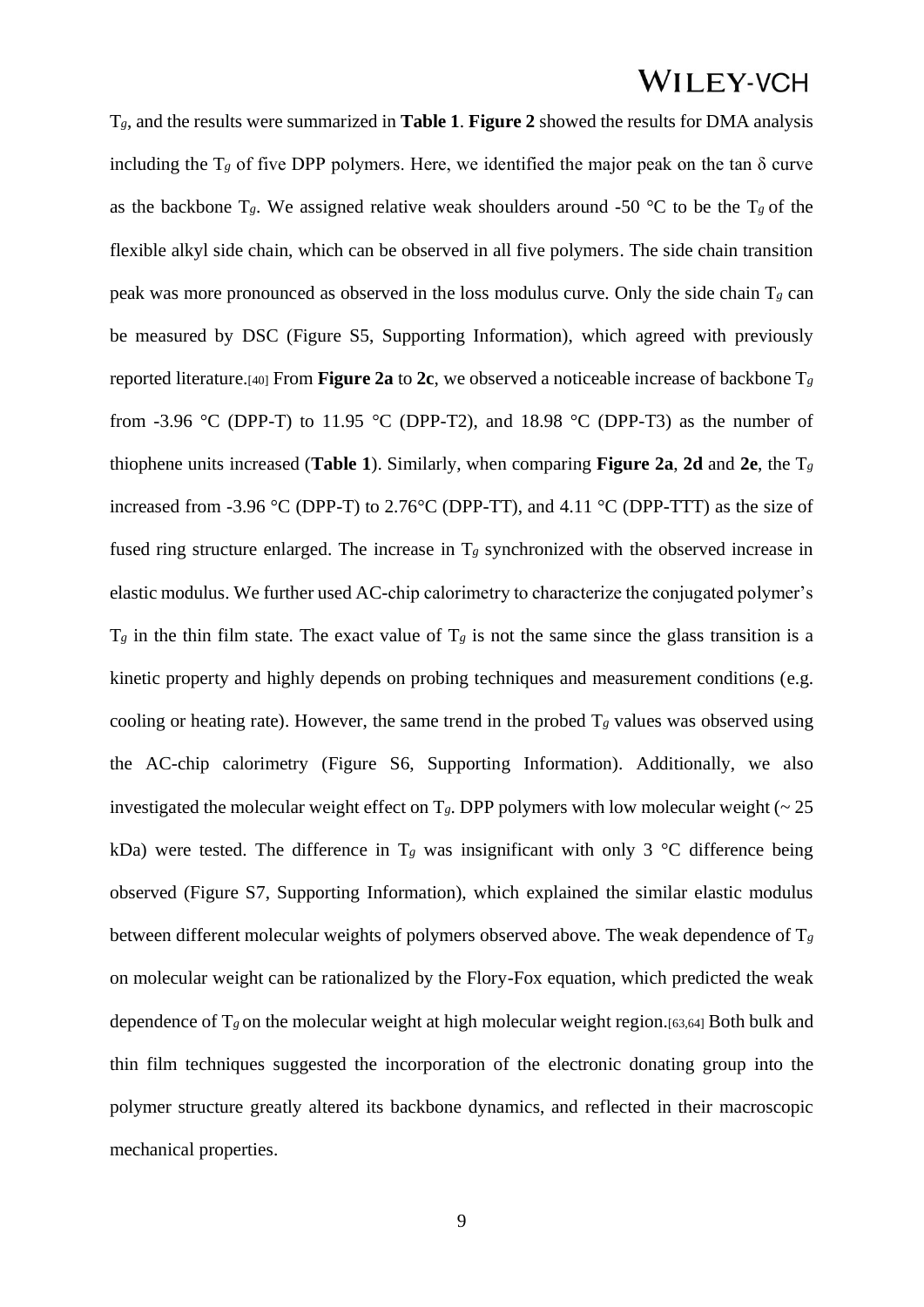Although the focus of this paper is not on the electronic property of conjugated polymers, we measured the charge carrier mobility of five samples using thin film transistors with doped silicon as bottom gate electrode, silicon dioxide as the dielectric layer and evaporated gold as source and drain electrode. We found that all the five polymers showed decent electronic property, ranging from  $0.03 \sim 1$  cm<sub>2</sub> V<sub>-1</sub> s<sub>-1</sub> (Table S1). The transfer curve for all the measurements were provided in Figure S8 of the Supporting Information. We also summarized the charge carrier mobility data for previously reported DPP polymers with thiophene units as the donor unit in Table S5. Due to the difference in the molecular weight and processing method, our reported mobility data was not the highest among reported works.

#### **2.2 The relationship between mechanical property and morphology**

We used multiple morphology characterization techniques, including GIWAXS, UV-Vis and AFM, to understand the potential correlation between the morphology and mechanical property for the DPP polymers. Firstly, the degree of crystallinity and molecular packing lattice parameter in the crystalline region of five DPP thin films were measured by GIWAXS, before and after thermal annealing. All DPP polymers exhibited semicrystalline structures. The 2D scattering patterns and the 1D line-cut profiles (both in plane and out of plane scattering profile) were shown in **Figure 3** for annealed films and Figure S9 for as-deposited films in the Supporting Information, respectively. For as-cast polymers, a bimodal orientation, both edgeon and face-on orientation, was shown, as evidenced by (010)  $\pi$ - $\pi$  stacking peak presented in both in plane and out of plane direction. DPP-T exhibited mostly face-on orientation and less ordered crystalline domain, as inferred from the large full width at half maximum (FWHM) for (100) peak and the absence of high-order diffraction peaks. In contrast, other polymers showed a preference for edge-on orientation and high-order (h00) peaks. Upon annealing, the fraction of edge-on orientation increased for all polymers, evidenced by much weaker (010) peak along the q<sup>z</sup> axis and stronger (010) peak along the qxy axis. Also, improved microstructural ordering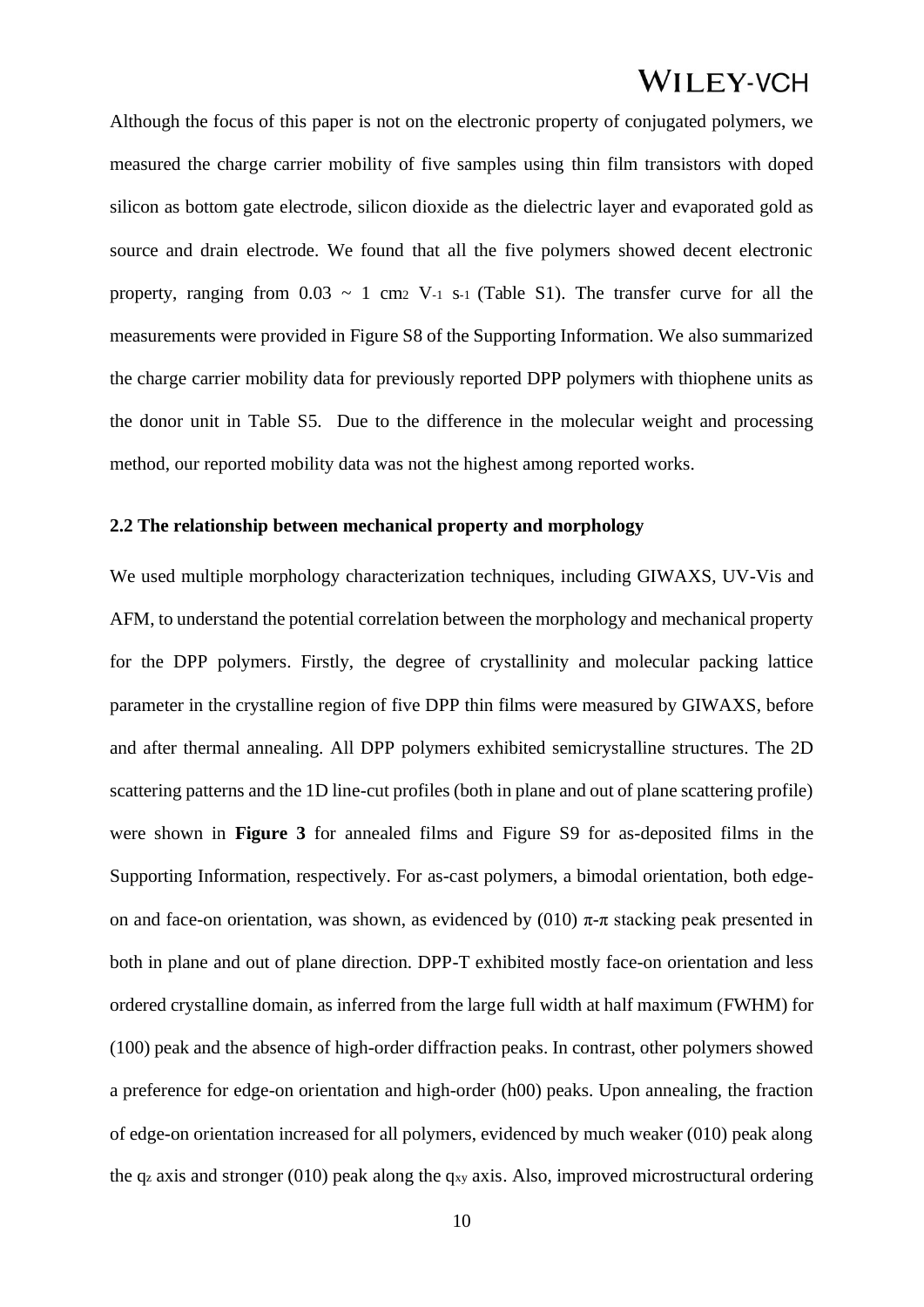was shown, judging from the more intense elliptical shape of (h00) peaks. These observations are similar to previous reports from Zhang *et al*. for DPP-T, DPP-T2 and DPP-TT polymers.[65] The key parameters of chain packing for conjugated polymers were summarized in **Table 2**. In this study, the  $\pi$ - $\pi$  stacking distance showed no obvious trend concerning varied backbone structures, while DPP-TTT has the closest packing distance of 3.59 Å among the five polymers, which could arise from its greater coplanarity due to its large fused ring. On the contrary, the lamellar packing distance showed a clear trend upon systematically varying the main chain structure. With more isolated thiophene units incorporated into the DPP backbone, the dspacing distance gradually dropped from 23.44 Å for DPP-T to 22.20 Å for DPP-T2, and 20.67 Å for DPP-T3 in annealed samples. Similarly, as the size of fused thiophene rings increases, the lamellar packing distance decreased to 22.60 Å for DPP-TT, and 21.67 Å for DPP-TTT. This is because side chains attached to the DPP moiety can fold into the extra space created by less bulky thiophene units between DPP building blocks (Scheme S2, Supporting Information). Similar observation was reported previously in other conjugated polymer systems.[66,67] The FWHM for the (100) peak increased with the number of thiophene units or the size of fused thiophene rings, which indicated a reduction in the polymer crystallite size. To further quantify the effect of film morphology on mechanical properties, we extracted the relative degree of crystallinity (RDoC) for annealed polymers and plotted in **Figure 3**, detailed procedures to obtain RDoC can be found in Figure S10 (Supporting Information) as well as previous reports by Baker *et al*.[68–70] Judged from the (100) pole figures, the relative degree of crystallinity increased in the order of DPP-T < DPP-T2 < DPP-T3, and DPP-T < DPP-TT < DPP-TTT, which is consistent with the trend of elastic modulus. Despite similar RDoC between DPP-T2 and DPP-TT, or between DPP-T3 and DPP-TTT, there is still 50% difference in elastic modulus between two polymers, which could be mostly attributed to the different  $T_g$  and backbone rigidity between two polymers. Thus the RDoC played a secondary role in influencing the mechanical property of the conjugated polymer film, after the glass transition temperature.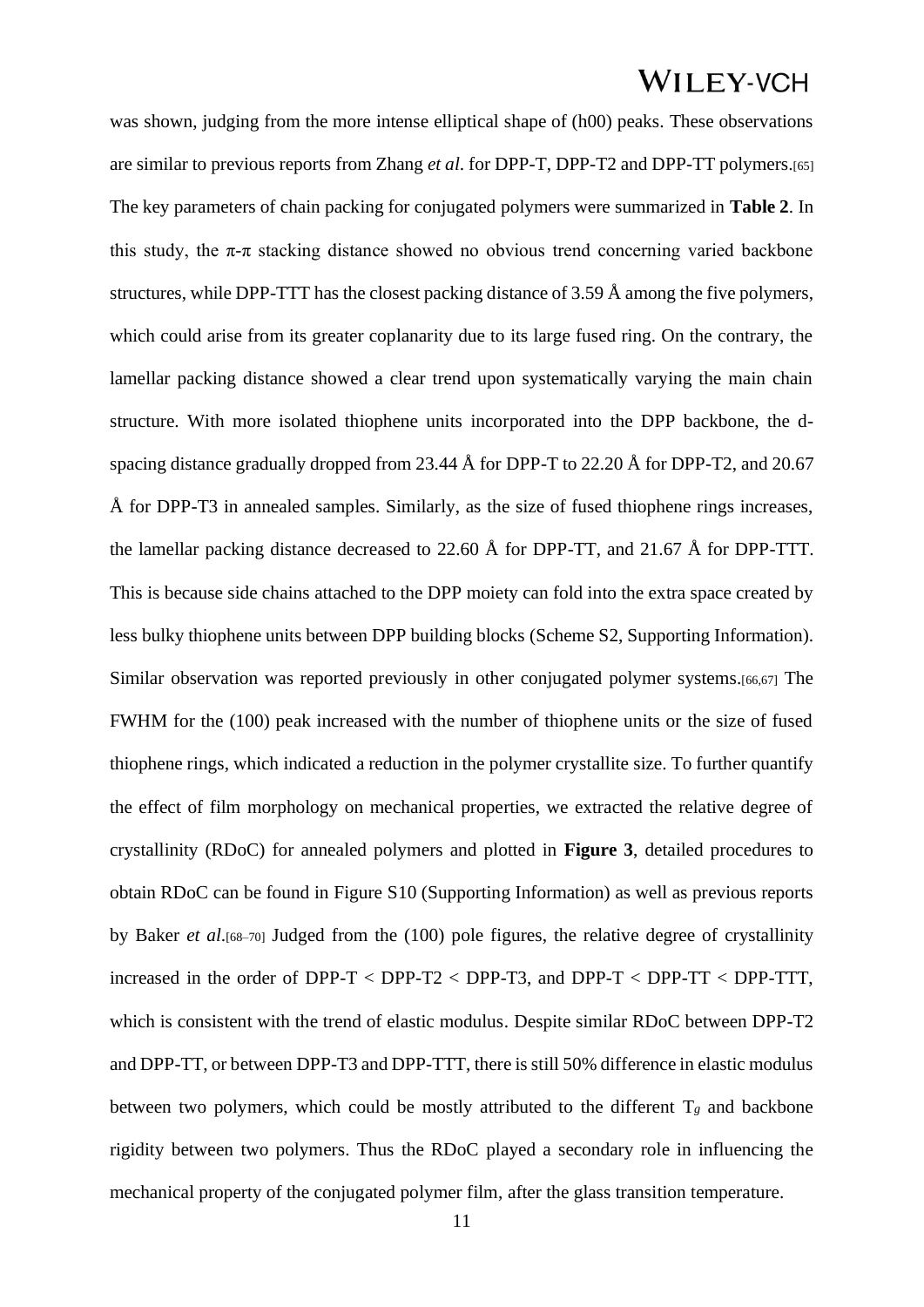AFM was performed on both as cast (Figure S11, Supporting Information) and thermally annealed polymer films (**Figure 4**) to study the film morphology using tapping mode. All five samples displayed similar nanofibrillar textures. The film roughness (Ra) for all films was within 1 nm, which can be attributed to their good solubility in chlorobenzene solvent. There is no direct correlation between the mechanical property with surface morphology of conjugated polymers. The UV-Vis absorption spectra were measured in thin film state (Figure S12, Supporting Information). It is noted that two absorption bands were presented, corresponding to the  $\pi$ - $\pi$ <sup>\*</sup> transition (400 to 460 nm) and intramolecular coupling between donor and acceptor units (700 to 850 nm), which is consistent with previous studies on DPP-based conjugated polymers.[40,48] The aggregation behavior was investigated by comparing the relative intensity of peak 0-1 and peak 0-0, the result indicated slight difference in the aggregation behavior for the polymer chain, e.g., DPP-T3 showed 11% decrease in short-range aggregation when compared with DPP-T. The absorption peak positions and peak areas were summarized in Table S2 and Table S3 of the Supporting Information, respectively. We did not observe clear correlation between the aggregation state of the DPP polymer films with respective to their mechanical property.

Through the detailed morphological characterization, we found that the crystallinity could increase the fraction of hard-rigid phase in the thin films thus increase their elastic modulus slightly. The degree of order in the amorphous aggregation phase did not influence the apparent elastic modulus which can be attributed to the fact that the probed aggregation order is in the short range (e.g. inter  $\pi$ - $\pi$  interaction).

#### **2.3 Influence of the side chain on the backbone T***<sup>g</sup>*

From our experimental results, we found that adding either isolated or fused thiophene rings in the backbone both raised the backbone  $T_g$  and consequently the elastic modulus of the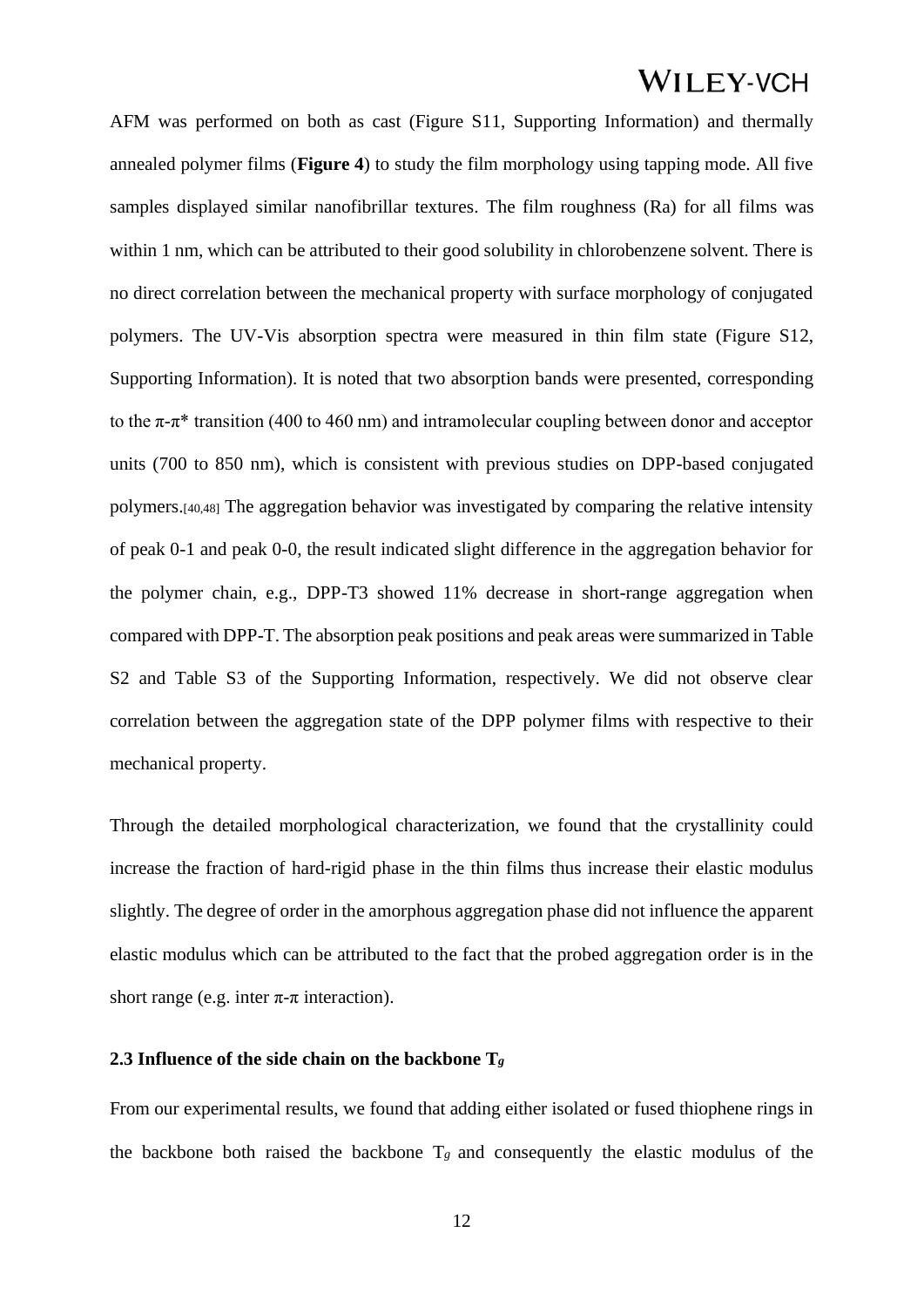polymeric thin film. The glass transition temperature of the DPP polymer upon addition of thiophene building blocks can be estimated by classic Fox equation (Equation 1).[71]

$$
\frac{1}{T_g} = \frac{w_1}{T_{g,1}} + \frac{w_2}{T_{g,2}}\tag{1}
$$

Since DPP polymers can be viewed as the DPP unit and the inserted donor unit, the  $T_g$  can be treated to be the combinatory effect of two individual components. For example, the T*<sup>g</sup>* of DPP-T is -3.96  $\degree$ C, and the T<sub>g</sub> of a polythiophene polymer without side chain was previously determined to be around 120 °C.[72] Upon incorporating one additional thiophene unit, the T*<sup>g</sup>* of DPP-T2 can be calculated to be around 3 °C, and 13 °C for DPP-T3 using Equation 1. The calculated result agrees well with experimentally measured  $T_g$  for DPP-T2 and DPP-T3. For DPP polymers with fused thiophene rings, we were not able to perform similar calculation since there is no reported  $T_g$  of fused thiophene rings.

Besides DPP-based polymer system, the above trend was also observed in the quinoidal *para*azaquinodimethane (*p*-AQM)-based low-bandgap conjugated polymers.[67] As shown in **Figure 5**, the T*<sup>g</sup>* of two polymers (PA3T-BC2-C10C12 and PA4T-BC2-C10C12) with increased number of backbone thiophene units were compared. With one additional thiophene unit inserted into the polymer backbone while maintaining the same side chain length, PA4T-BC2- C10C12 showed 25 °C increase in  $T_g$  than that of PA3T-BC2-C10C12. This observation indicated that the anti-plasticization effect upon inserting thiophene units to the backbone can be a general phenomenon for conjugated polymers.

#### **2.4 Engineering low T***<sup>g</sup>* **and low modulus DPP polymers**

Encouraged by our findings above, we aim to go to the opposite direction by incorporating the low  $T_g$  component into the DPP system to reduce its  $T_g$ . Another DPP-based polymer was purposely designed and synthesized by incorporating DPP unit with an alkyl chain decorated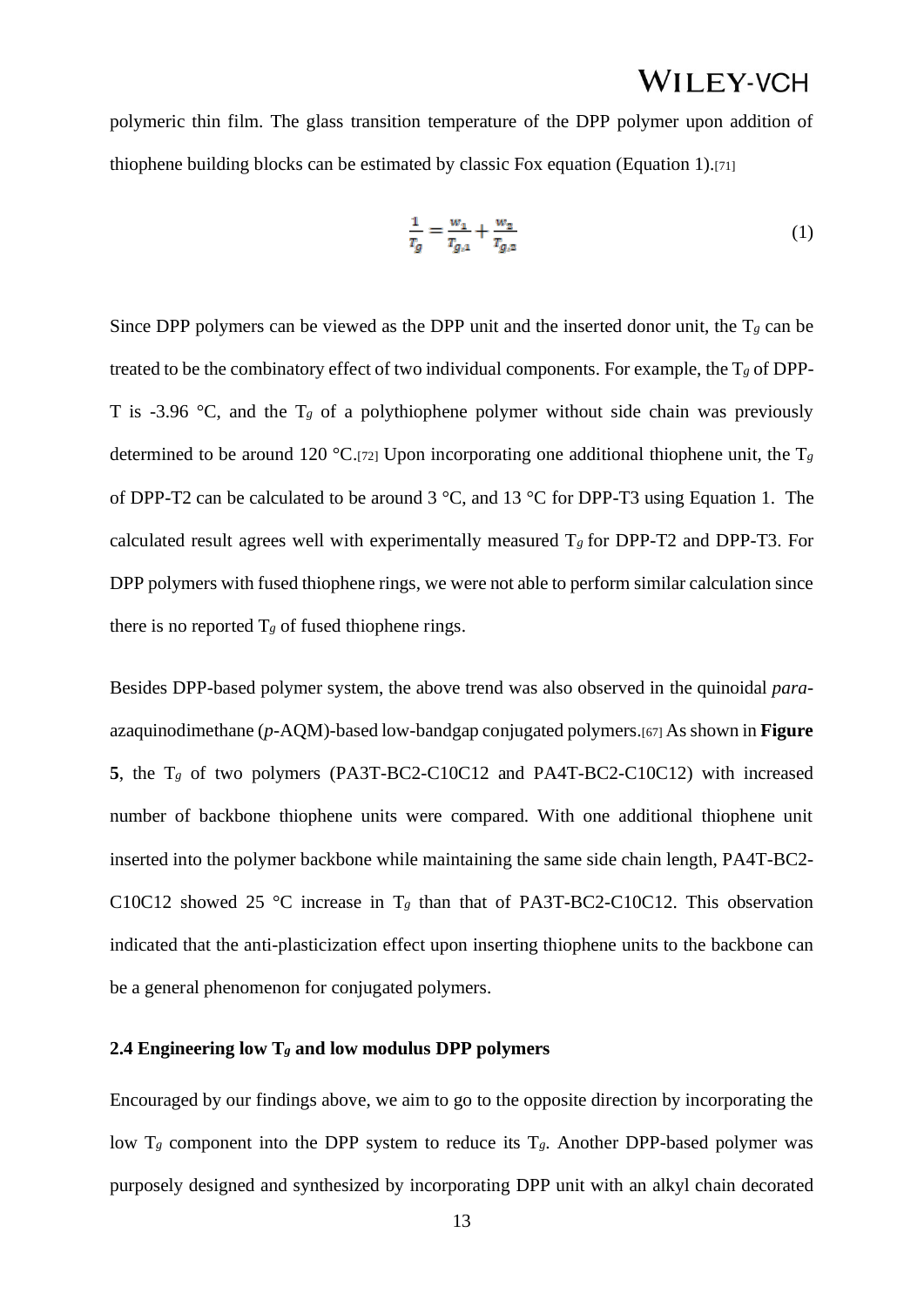thiophene unit. The chemical structure and mechanical property of this new polymer (DPP-T3- C8) were shown in **Figure 6**. Detailed synthesis of this polymer can be found in the Supporting Information. The number average molecular weight of the new DPP polymer is 26.8 kDa, with a polydispersity of 2.5. Through additional side chains on the thiophene unit, we effectively increased the weight fraction of the side chain to  $64.9\%$ . Consequently, the T<sub>g</sub> of DPP-T3-C8 polymer dropped from 18.98 °C for reference polymer DPP-T3 to -11.83 °C. Using this strategy, we were able to reach a record low elastic modulus for DPP polymers down to 150 MPa. Compared to DPP-T3 with a similar molecular weight, the crack onset strain was decreased from 44 % to 35%, representing a 20% decrease.

We further surveyed the previously reported work on the DPP polymers with various side chain lengths and listed them in Table S5 of the Supporting Information. There are several popular side chain length choices, 2-hexyloctyl (2-HO), 2-octyldodecyl (2-OD), and 2-decyl dodecyl (2-DD). Those DPP polymers have sixteen carbons, twenty carbons, and twenty-four carbons in the polymer side chain respectively. Using volume fraction of side chain as a measurement metric, the DPP-T3 polymer with three different side chain lengths would have varied weight fractions of the side chain of 55.0% (2-HO), 57.1% (2-OD) and 58.9% (2-DD), respectively. Previously reported DPP-TT polymer, for example, is mostly focused on the 2-octyldodecyl (2- OD) side chains, thus would result in lower side chain content, high T*g*, higher elastic modulus and lower crack onset strain. A systematic study of the side chain length is outside the scope of this work and will be reported in a separate work.

#### *3. Conclusion*

In summary, this paper studied the effect of thiophene based electron-rich building block on the thermomechanical property and morphology of semiconducting polymers. Five different DPPbased polymers with isolated thiophene units (DPP-T, DPP-T2, DPP-T3) and fused thiophene rings (DPP-TT, DPP-TTT) were systematically synthesized, their thermomechanical properties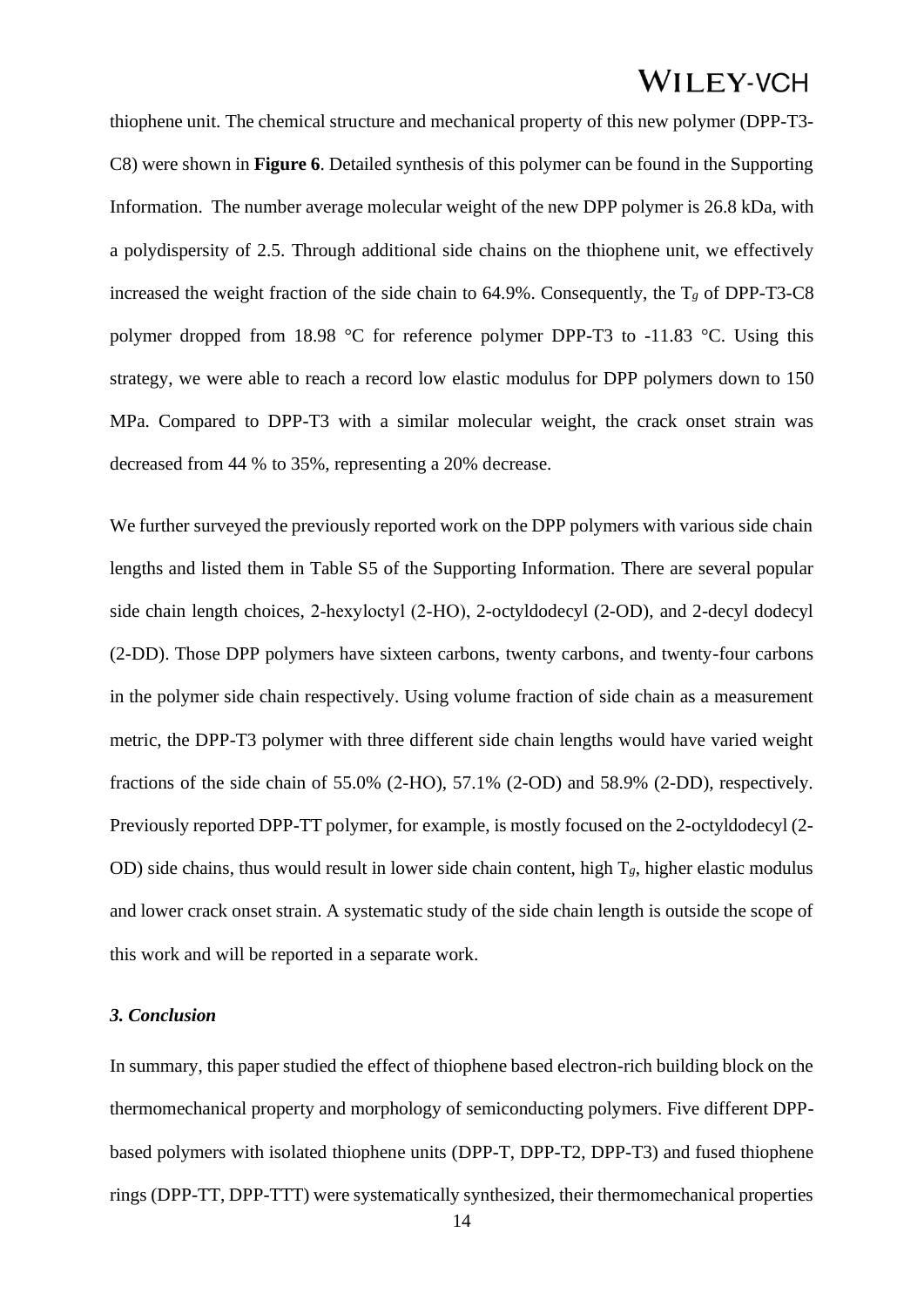were measured and compared. The addition of thiophene units or fused thiophene rings resulted in the increase in the  $T_g$  of the polymer measured in both bulk and thin film state and appeared as an increase in its elastic modulus. These behaviors can be related to the addition of high-T*<sup>g</sup>* chemical moieties to the main chain, i.e., reduction in low temperature side chain fraction. This observation can be generally applied to other conjugated polymer systems. Based on the results above, we engineered a new stretchable DPP-based polymer DPP-T3-C8 by increasing the side chain content on the thiophene unit. With the elastic modulus as low as 150 MPa, and T*<sup>g</sup>* of - 11.8 °C, the polymer showed 50% decrease in elastic modulus and 35% in stretchability. Taken together, this study demonstrated that controlling low-T*<sup>g</sup>* side chain content is an efficient way to develop new stretchable conjugated polymers.

#### *4. Experimental Section*

*Materials and processing*: Five DPP-based conjugated polymers with systematically controlled main chain structures were synthesized. The electron donating unit was varied by introducing different numbers of thiophene units or sizes of fused thiophene rings. Their chemical structures were shown in **Figure 1a**. The synthesis procedures of DPP-T,[65,73] DPP-T2,[50,51] DPP-T3,[38] DPP-TT[49,74] and DPP-TTT[52] have been reported elsewhere. The number molecular weight was measured by high temperature gel permeation chromatography (HT-GPC) using trichlorobenzene as the eluent at 160 °C, polystyrene for calibration, viscometer and light scattering as the detector. One additional purposely engineered DPP-based conjugated polymer with additional flexible alkyl chains on the thiophene unit (Scheme S1) has been synthesized using a protocol detailed in Supporting Information. Polymer thin films were fabricated by spin coating of conjugated polymer solutions in chlorobenzene (CB) on the silicon substrate with native oxide layer. Thermal annealing of the deposited polymer film was performed at 200 °C for 10 mins inside of a glove box and allowed to cool down to room temperature before additional testing.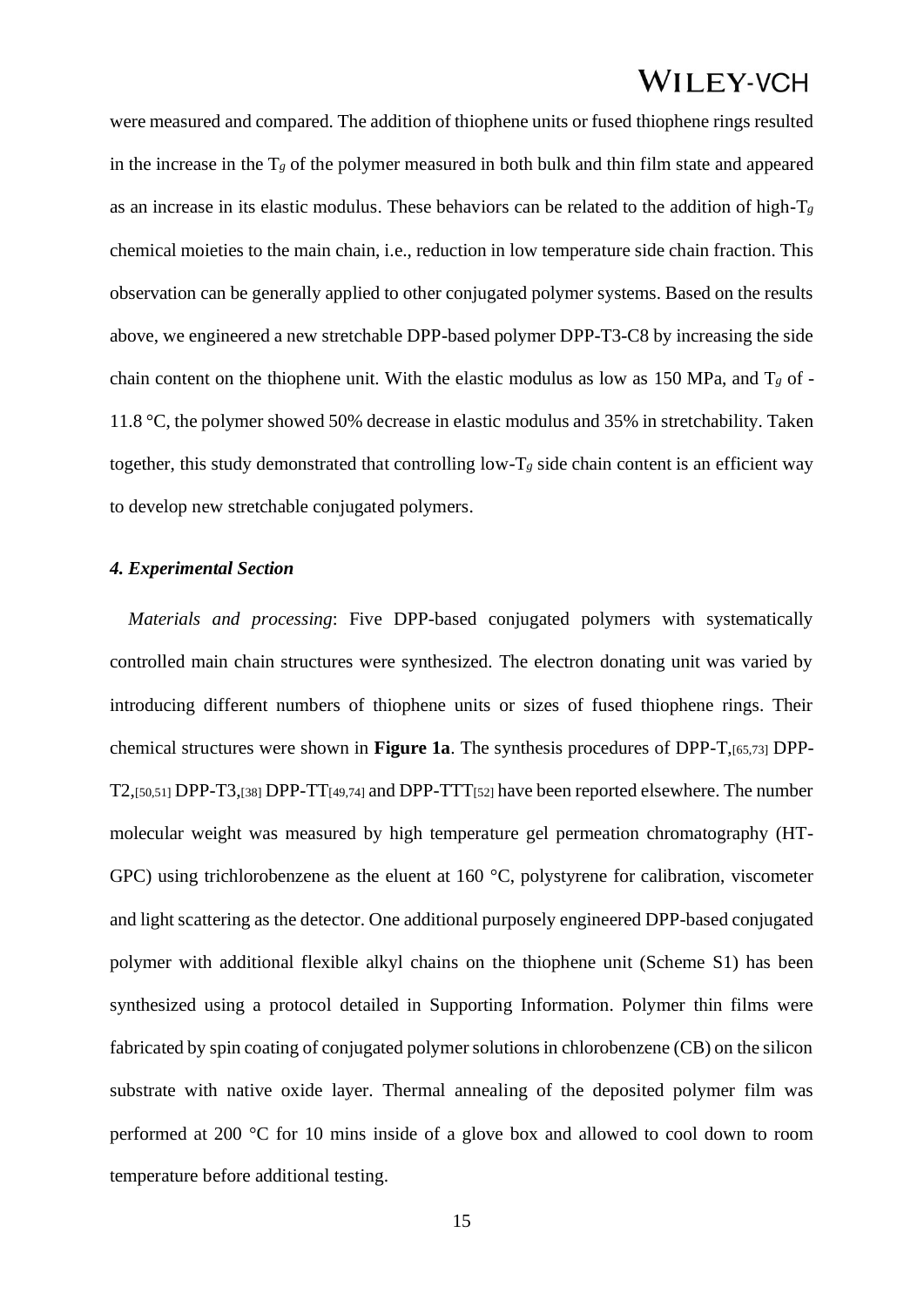*Small angle neutron scattering:* Small-angle neutron scattering (SANS) study was performed at the extended Q-range small-angle neutron scattering diffractometer (EQ-SANS BL-6) line at the Spallation Neutron Source (SNS) located at Oak Ridge National Laboratory (ORNL). Two wavelengths and their corresponding sample-to-detector distances were used to obtain a wide q range: 2.5 Å at 2.5 m, and 8 Å at 8 m. The solution was made by dissolving the polymer in deuterated chlorobenzene with a concentration of 5 mg/ml. Data reduction was performed in MantidPlot to obtain the polymer scattering data by subtracting the solution signal with solvent scattering signal. Later, the obtained polymer scattering data was fitted by using SasView.

*Pseudo-free Standing Tensile Test*: Thin film tensile tests were performed on the water surface through pseudo-free-standing tensile tester. Details about the tensile stage setup can be referred to our previous publication.<sup>[53]</sup> Briefly speaking, the polymer thin films ( $\sim$  90 nm) were patterned into dog-bone shape by oxygen plasma etching process and floated on top of water before being further unidirectionally pulled at a strain rate of 5\*10-4 s-1 until the film fractures. At least six independent samples were measured for each conjugated polymer to provide statistically averaged mechanical property. The elastic modulus was obtained from the slope of the linear fit of the stress-strain curve using the first 0.5% strain (elastic region).

*Dynamic Mechanical Analysis (DMA)*: DMA measurements were performed on a TA Q800 DMA.[75] Samples were prepared by drop casting of polymer solutions on top of glass fibers. In this test, the backbone  $T_g$  was determined to be the peak temperature corresponding to the peak of tan δ for all samples.

*Alternating Current (AC) Chip Calorimetry:* The AC chip calorimeter was used to obtain the glass transition temperature of the polymeric thin film.[76] The experiments were performed at a frequency of 10 Hz and a heating/cooling rate of 1 °C/min. The dynamic glass transition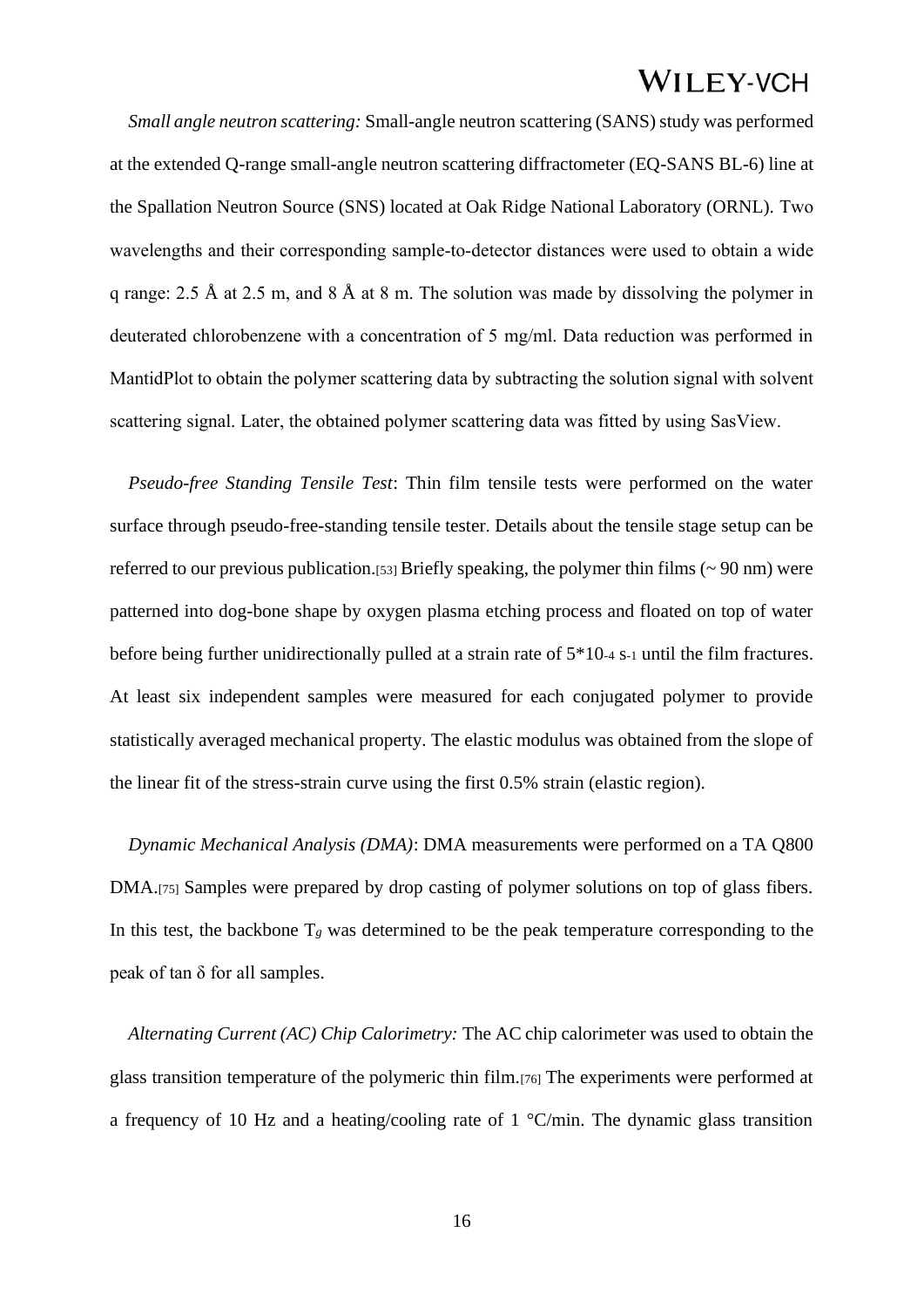temperature was determined as the half-step temperature of the amplitude of the complex differential voltage.

*Grazing Incidence Wide Angle X-ray Scattering (GIWAXS)*: GIWAXS experiments were performed on beamline 11-3 at the Stanford Synchrotron Radiation Lightsource (SSRL). Data was collected under helium environment with an incident beam energy at 12.7 keV and an incidence angle of 0.12°. The sample to detector distance is about 300 mm. Diffraction data analysis was performed using Nika software package for Wavemetrics Igor, in combination with WAXStools.

*Atomic Force Microscopy (AFM):* AFM images were acquired on Bruker Dimension Icon in tapping mode. The samples were casted on the flat silicon substrate as described above.

*UV-Vis-NIR Absorption Spectroscopy*: The solid-state UV-Vis-NIR spectra were recorded on Agilent Cary 5000 using polymer thin films deposited on glass slides.

#### *Supporting Information*

Supporting Information is available from the Wiley Online Library or from the author.

#### *Acknowledgements*

S.Z. and M.O. contributed equally to this work. This work is supported by the U.S. Department of Energy, Office of Science, Office of Basic Energy Science under award number of SC0019361. S.R.-G. would like to thank NSERC for financial support through a Discovery Grant (RGPIN-2017-06611). The authors thank Naresh Eedugurala, Eric King, Zhiyuan Qian for help during the experiments, Sarah Morgan group for AFM instrument access. The authors thank Changwoo Do for assistance during SANS experiment. Use of the Stanford Synchrotron Radiation Lightsource, SLAC National Accelerator Laboratory, is supported by the U.S. Department of Energy, Office of Science, Office of Basic Energy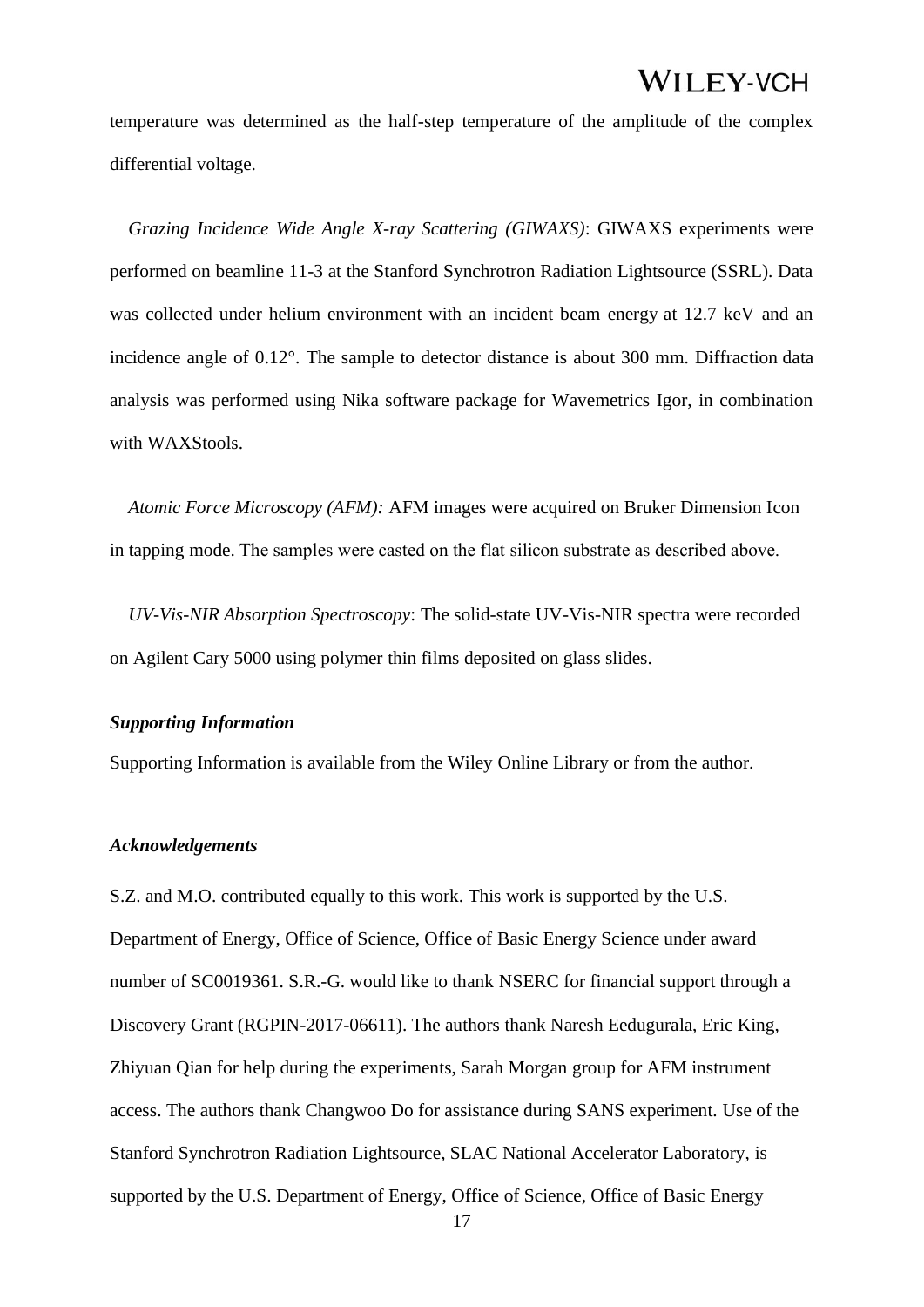Sciences under Contract No. DE-AC02-76SF00515. A portion of this research was conducted at the Center for Nanophase Materials Sciences and Spallation Neutron Source, which is a DOE Office of Science User Facility. Part of the work was performed as a user project at the Molecular Foundry, which was supported by the Office of Science, Office of Basic Energy Sciences, of the U.S. Department of Energy under Contract No. DE-AC02-05CH11231.

> Received: ((will be filled in by the editorial staff)) Revised: ((will be filled in by the editorial staff)) Published online: ((will be filled in by the editorial staff))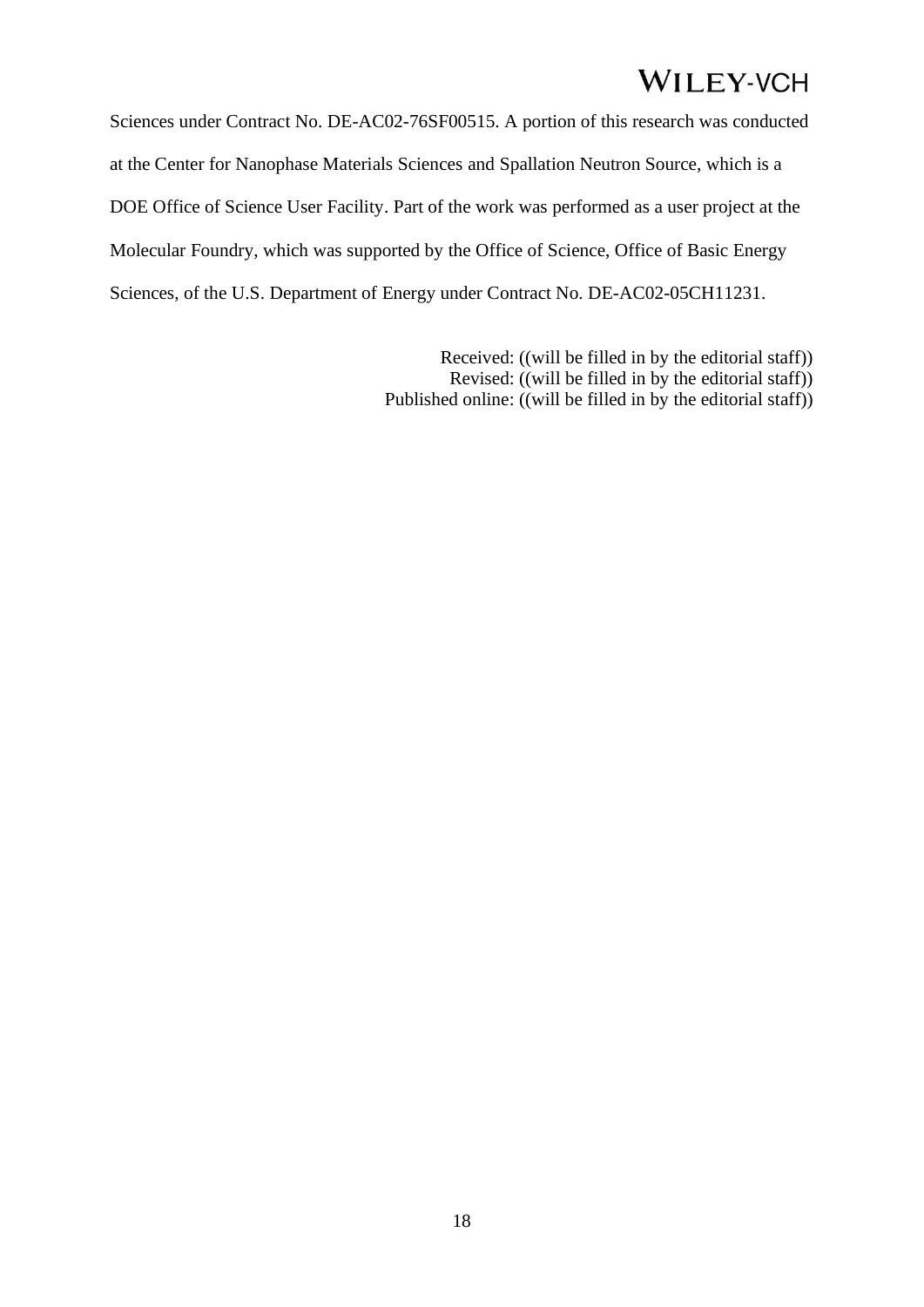#### **References**

- [1] H. Sirringhaus, *Adv. Mater.* **2014**, *26*, 1319.
- [2] C. Wang, H. Dong, W. Hu, Y. Liu, D. Zhu, *Chem. Rev.* **2012**, *112*, 2208.
- [3] V. Podzorov, *MRS Bull.* **2013**, *38*, 15.
- [4] H. Dong, X. Fu, J. Liu, Z. Wang, W. Hu, *Adv. Mater.* **2013**, *25*, 6158.
- [5] A. F. Paterson, S. Singh, K. J. Fallon, T. Hodsden, Y. Han, B. C. Schroeder, H. Bronstein, M. Heeney, I. Mcculloch, T. D. Anthopoulos, *Adv. Mater.* **2018**, 1801079.
- [6] L. Lu, T. Zheng, Q. Wu, A. M. Schneider, D. Zhao, L. Yu, *Chem. Rev.* **2015**, *115*, 12666.
- [7] Y. Li, W. K. Tatum, J. W. Onorato, S. D. Barajas, Y. Y. Yang, C. K. Luscombe, *Polym. Chem.* **2017**, *8*, 5185.
- [8] G. Li, R. Zhu, Y. Yang, *Nat. Photonics* **2012**, *6*, 153.
- [9] R. A. J. Janssen, J. Nelson, *Adv. Mater.* **2013**, *25*, 1847.
- [10] A. J. Heeger, *Adv. Mater.* **2014**, *26*, 10.
- [11] B. Russ, A. Glaudell, J. J. Urban, M. L. Chabinyc, R. A. Segalman, *Nat. Rev. Mater.* **2016**, *1*, 16050.
- [12] K. Müllen, W. Pisula, *J. Am. Chem. Soc.* **2015**, *137*, 9503.
- [13] V. Coropceanu, J. Cornil, D. Silva, D. A, Y. Olivier, R. Silbey, J. L. Bredas, D. A. da Silva Filho, J.-L. J.-L. Brédas, Y. Olivier, R. Silbey, J.-L. J.-L. Brédas, *Chem. Rev.* **2007**, *107*, 926.
- [14] A. T. Kleinschmidt, S. E. Root, D. J. Lipomi, *J. Mater. Chem. A* **2017**, *5*, 11396.
- [15] J. Hou, O. Inganas, R. H. Friend, F. Gao, *Nat. Mater.* **2018**, *17*, 119.
- [16] S. Zhang, Y. Qin, J. Zhu, J. Hou, *Adv. Mater.* **2018**, 1800868.
- [17] J. Zhang, B. Kan, A. J. Pearson, A. J. Parnell, J. F. K. Cooper, X. K. Liu, P. J. Conaghan, T. R. Hopper, Y. Wu, X. Wan, F. Gao, N. C. Greenham, A. A. Bakulin, Y. Chen, R. H. Friend, *J. Mater. Chem. A* **2018**, *6*, 18225.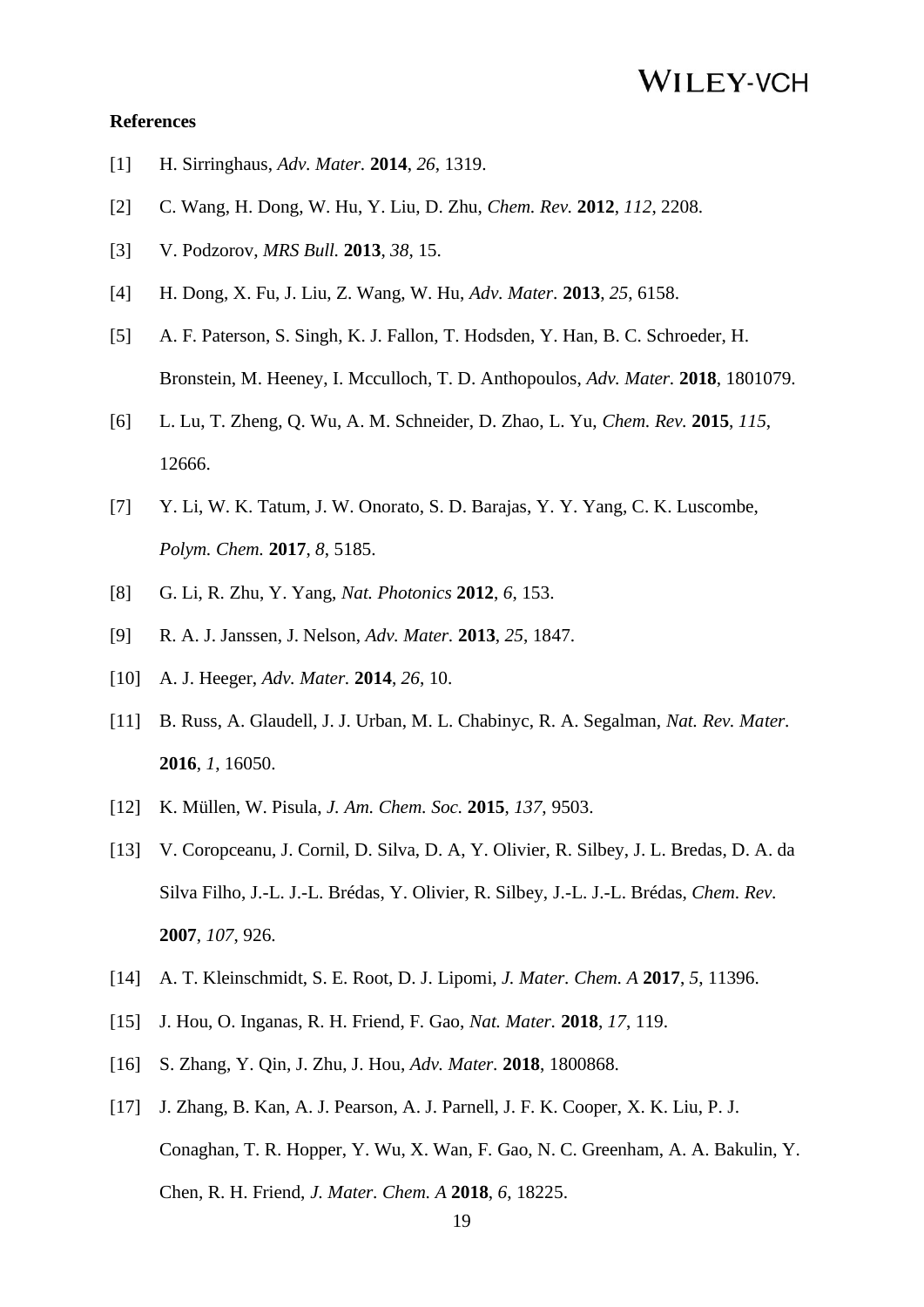- [18] L. Meng, Y. Zhang, X. Wan, C. Li, X. Zhang, Y. Wang, X. Ke, Z. Xiao, L. Ding, R. Xia, H. L. Yip, Y. Cao, Y. Chen, *Science.* **2018**, *361*, 1094.
- [19] S. Savagatrup, A. D. Printz, D. Rodriquez, D. J. Lipomi, *Macromolecules* **2014**, *47*, 1981.
- [20] M. U. Ocheje, B. P. Charron, A. Nyayachavadi, S. Rondeau-Gagné, *Flex. Print. Electron.* **2017**, *2*, 043002.
- [21] G. J. N. Wang, A. Gasperini, Z. Bao, *Adv. Electron. Mater.* **2018**, *4*, 1700429.
- [22] S. E. Root, S. Savagatrup, A. D. Printz, D. Rodriquez, D. J. Lipomi, *Chem. Rev.* **2017**, *117*, 6467.
- [23] A. Chortos, J. Liu, Z. Bao, *Nat. Mater.* **2016**, *15*, 937.
- [24] T. Someya, Z. Bao, G. G. Malliaras, *Nature* **2016**, *540*, 379.
- [25] B. O'Connor, E. P. Chan, C. Chan, B. R. Conrad, L. J. Richter, R. J. Kline, M. Heeney, I. McCulloch, C. L. Soles, D. M. DeLongchamp, *ACS Nano* **2010**, *4*, 7538.
- [26] C. Müller, S. Goffri, D. W. Breiby, J. W. Andreasen, H. D. Chanzy, R. A. J. Janssen, M. M. Nielsen, C. P. Radano, H. Sirringhaus, P. Smith, N. Stingelin-Stutzmann, *Adv. Funct. Mater.* **2007**, *17*, 2674.
- [27] M. Chang, D. Choi, G. Wang, N. Kleinhenz, N. Persson, B. Park, E. Reichmanis, *ACS Appl. Mater. Interfaces* **2015**, *7*, 14095.
- [28] D. Choi, H. Kim, N. Persson, P. H. Chu, M. Chang, J. H. Kang, S. Graham, E. Reichmanis, *Chem. Mater.* **2016**, *28*, 1196.
- [29] S. Holliday, J. E. Donaghey, I. McCulloch, *Chem. Mater.* **2014**, *26*, 647.
- [30] I. Kang, H. J. Yun, D. S. Chung, S. K. Kwon, Y. H. Kim, *J. Am. Chem. Soc.* **2013**, *135*, 14896.
- [31] J. T. E. Quinn, J. Zhu, X. Li, J. Wang, Y. Li, *J. Mater. Chem. C* **2017**, *5*, 8654.
- [32] C. B. Nielsen, M. Turbiez, I. McCulloch, *Adv. Mater.* **2013**, *25*, 1859.
- [33] G. J. N. Wang, A. Gasperini, Z. Bao, *Adv. Electron. Mater.* **2018**, *4*, 1700429.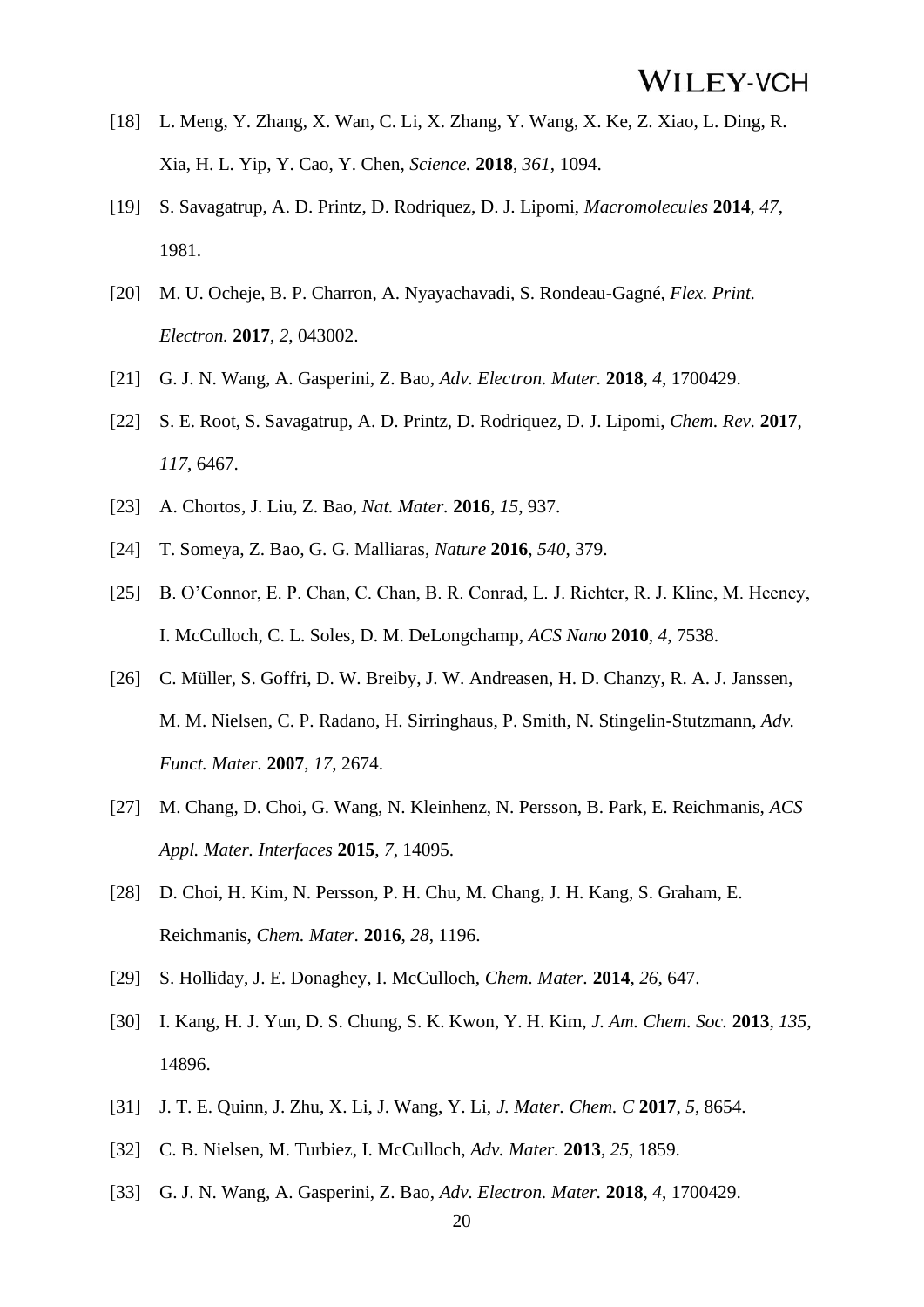- [34] J. Xu, S. Wang, G. J. N. Wang, C. Zhu, S. Luo, L. Jin, X. Gu, S. Chen, V. R. Feig, J. W. F. To, S. Rondeau-Gagné, J. Park, B. C. Schroeder, C. Lu, J. Y. Oh, Y. Wang, Y. H. Kim, H. Yan, R. Sinclair, D. Zhou, G. Xue, B. Murmann, C. Linder, W. Cai, J. B. H. Tok, J. W. Chung, Z. Bao, *Science.* **2017**, *355*, 59.
- [35] D. J. Lipomi, Z. Bao, *Energy Environ. Sci.* **2011**, *4*, 3314.
- [36] H. C. Wu, S. J. Benight, A. Chortos, W. Y. Lee, J. Mei, J. W. F. To, C. Lu, M. He, J. B. H. Tok, W. C. Chen, Z. Bao, *Chem. Mater.* **2014**, *26*, 4544.
- [37] Y. Zhao, X. Zhao, Y. Zang, C. A. Di, Y. Diao, J. Mei, *Macromolecules* **2015**, *48*, 2048.
- [38] Z. Yi, X. Sun, Y. Zhao, Y. Guo, X. Chen, J. Qin, G. Yu, Y. Liu, *Chem. Mater.* **2012**, *24*, 4350.
- [39] H. S. Kim, E. Song, S. B. Lee, I. N. Kang, K. Cho, D. H. Hwang, *Org. Electron. physics, Mater. Appl.* **2018**, *56*, 129.
- [40] B. C. Schroeder, T. Kurosawa, T. Fu, Y. C. Chiu, J. Mun, G. J. N. Wang, X. Gu, L. Shaw, J. W. E. Kneller, T. Kreouzis, M. F. Toney, Z. Bao, *Adv. Funct. Mater.* **2017**, 1701973.
- [41] B. Roth, S. Savagatrup, N. V. De Los Santos, O. Hagemann, J. E. Carlé, M. Helgesen, F. Livi, E. Bundgaard, R. R. Søndergaard, F. C. Krebs, D. J. Lipomi, *Chem. Mater.* **2016**, *28*, 2363.
- [42] S. Savagatrup, X. Zhao, E. Chan, J. Mei, D. J. Lipomi, *Macromol. Rapid Commun.* **2016**, *37*, 1623.
- [43] B. C. Schroeder, Y. C. Chiu, X. Gu, Y. Zhou, J. Xu, J. Lopez, C. Lu, M. F. Toney, Z. Bao, *Adv. Electron. Mater.* **2016**, *2*, 1600104.
- [44] C. Lu, W. Y. Lee, X. Gu, J. Xu, H. H. Chou, H. Yan, Y. C. Chiu, M. He, J. R. Matthews, W. Niu, J. B. H. Tok, M. F. Toney, W. C. Chen, Z. Bao, *Adv. Electron. Mater.* **2017**, *3*, 1600311.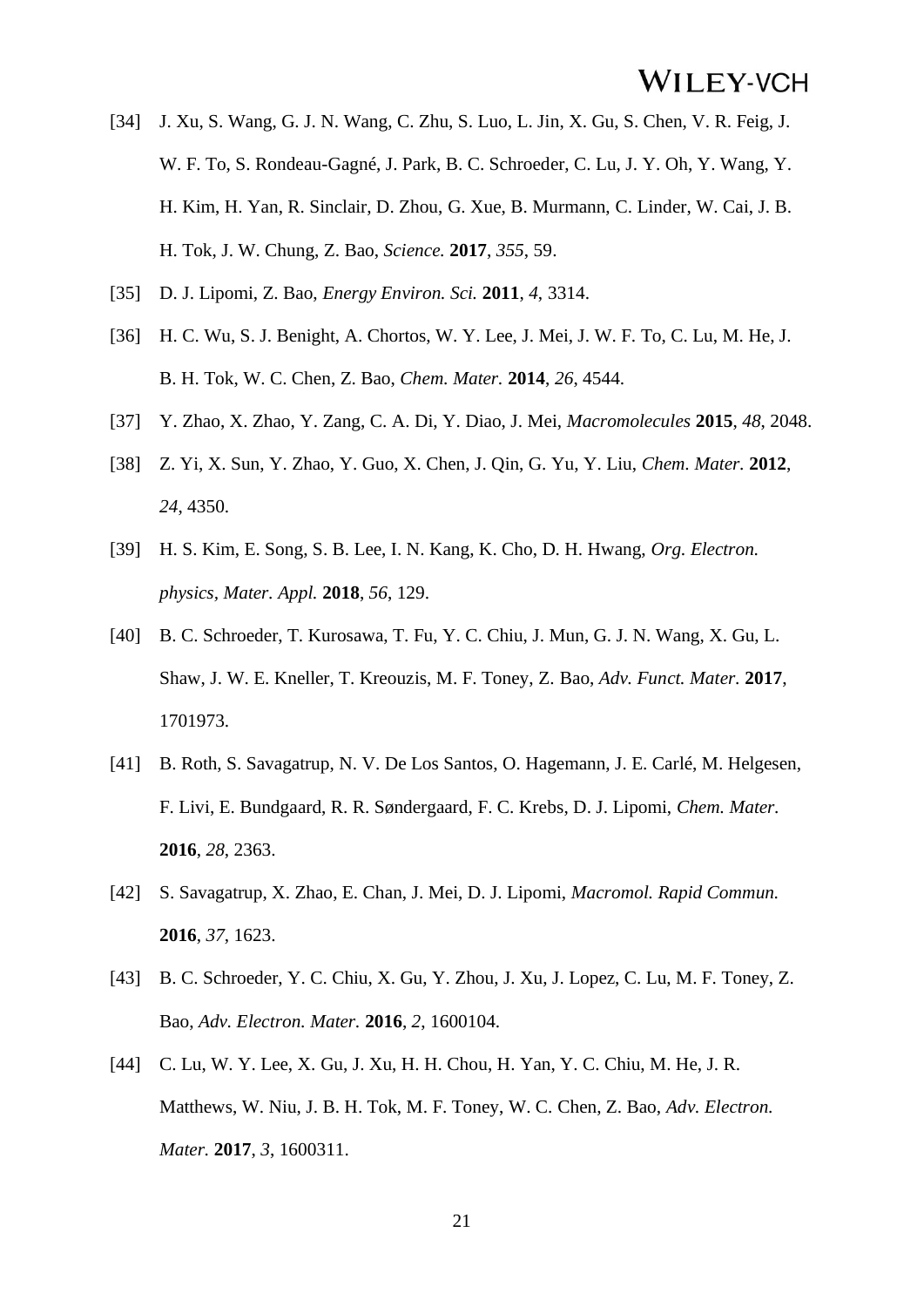- [45] G. N. Wang, F. Molina-lopez, H. Zhang, J. Xu, H. Wu, L. Shaw, J. Mun, Q. Zhang, S. Wang, A. Ehrlich, Z. Bao, *Macrolmolecules* **2018**, *51*, 4976.
- [46] G. J. N. Wang, L. Shaw, J. Xu, T. Kurosawa, B. C. Schroeder, J. Y. Oh, S. J. Benight, Z. Bao, *Adv. Funct. Mater.* **2016**, *26*, 7254.
- [47] J. Y. Oh, S. Rondeau-Gagné, Y. C. Chiu, A. Chortos, F. Lissel, G. J. N. Wang, B. C. Schroeder, T. Kurosawa, J. Lopez, T. Katsumata, J. Xu, C. Zhu, X. Gu, W. G. Bae, Y. Kim, L. Jin, J. W. Chung, J. B. H. Tok, Z. Bao, *Nature* **2016**, *539*, 411.
- [48] M. U. Ocheje, B. P. Charron, Y. H. Cheng, C. H. Chuang, A. Soldera, Y. C. Chiu, S. Rondeau-Gagné, *Macromolecules* **2018**, *51*, 1336.
- [49] J. C. Bijleveld, R. A. M. Verstrijden, M. M. Wienk, R. A. J. Janssen, *J. Mater. Chem.* **2011**, *21*, 9224.
- [50] J. S. Ha, K. H. Kim, D. H. Choi, *J. Am. Chem. Soc.* **2011**, *133*, 10364.
- [51] Y. Li, P. Sonar, L. Murphy, W. Hong, *Energy Environ. Sci.* **2013**, *6*, 1684.
- [52] J. W. Jung, F. Liu, T. P. Russell, W. H. Jo, *Energy Environ. Sci.* **2012**, *5*, 6857.
- [53] S. Zhang, M. U. Ocheje, S. Luo, B. Appleby, D. Weller, S. Rondeau-gagné, X. Gu, *Macromol. Rapid Commun.* **2018**, 1800092.
- [54] C. M. Stafford, C. Harrison, K. L. Beers, A. Karim, E. J. Amis, M. R. Vanlandingham, H. C. Kim, W. Volksen, R. D. Miller, E. E. Simonyi, *Nat. Mater.* **2004**, *3*, 545.
- [55] Y. Liu, Y. C. Chen, S. Hutchens, J. Lawrence, T. Emrick, A. J. Crosby, *Macromolecules* **2015**, *48*, 6534.
- [56] L. Si, M. V. Massa, K. Dalnoki-Veress, H. R. Brown, R. A. L. Jones, *Phys. Rev. Lett.* **2005**, *94*, 127801.
- [57] B. McCulloch, V. Ho, M. Hoarfrost, C. Stanley, C. Do, W. T. Heller, R. A. Segalman, *Macromolecules* **2013**, *46*, 1899.
- [58] C. Watts, E. Davies, *Trans. Faraday Soc.* **1969**, *66*, 80.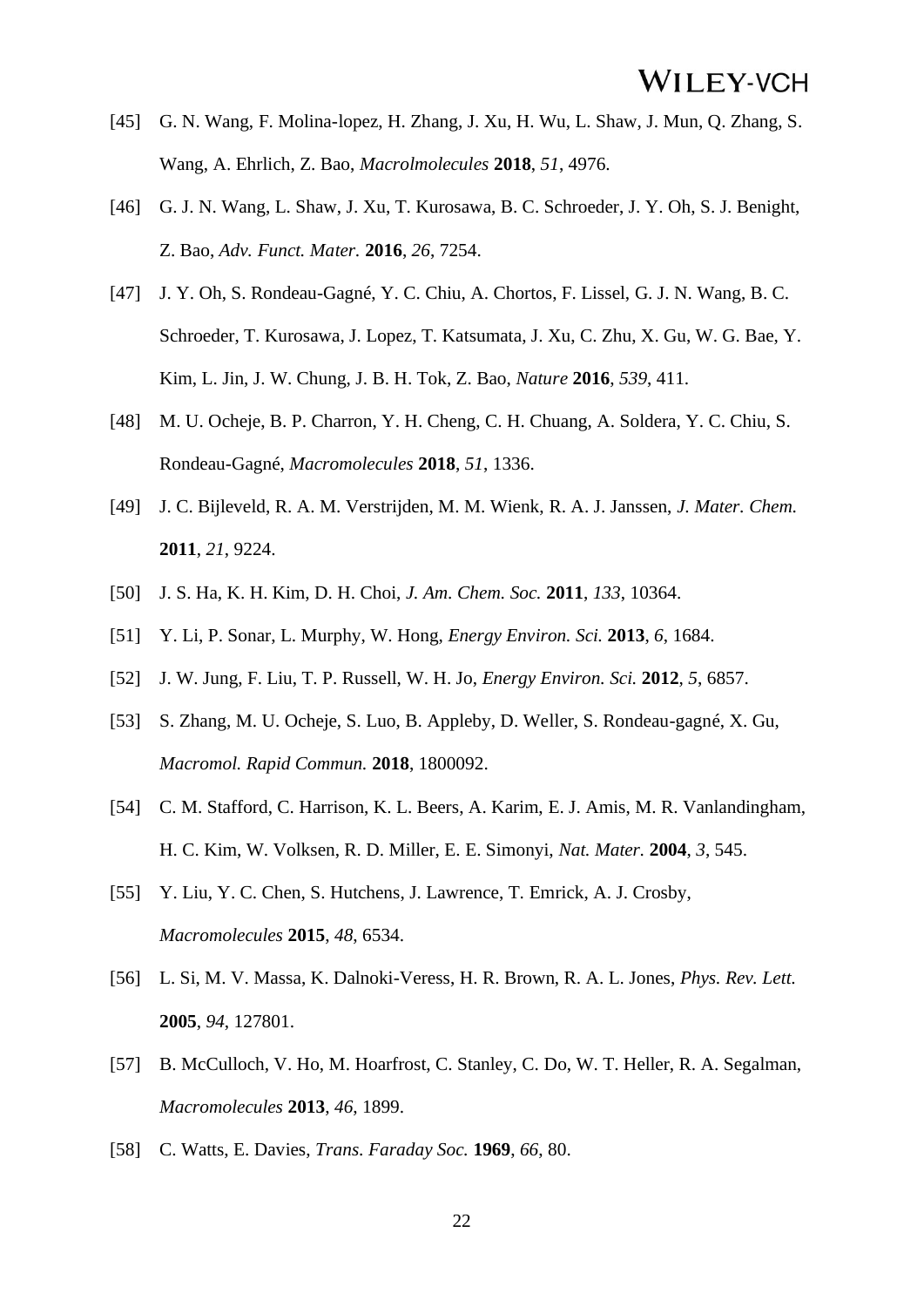- [59] F. P. V. Koch, J. Rivnay, S. Foster, C. Müller, J. M. Downing, E. Buchaca-Domingo, P. Westacott, L. Yu, M. Yuan, M. Baklar, Z. Fei, C. Luscombe, M. A. McLachlan, M. Heeney, G. Rumbles, C. Silva, A. Salleo, J. Nelson, P. Smith, N. Stingelin, *Prog. Polym. Sci.* **2013**, *38*, 1978.
- [60] D. Rodriquez, J.-H. Kim, S. E. Root, Z. Fei, P. Boufflet, M. Heeney, T.-S. Kim, D. J. Lipomi, *ACS Appl. Mater. Interfaces* **2017**, *9*, 8855.
- [61] C. Bruner, R. Dauskardt, *Macromolecules* **2014**, *47*, 1117.
- [62] G. Xue, X. Zhao, G. Qu, T. Xu, A. Gumyusenge, Z. Zhang, Y. Zhao, Y. Diao, H. Li, J. Mei, *ACS Appl. Mater. Interfaces* **2017**, *9*, 25426.
- [63] T. G. Fox, P. J. Flory, *J. Appl. Phys.* **1950**, *21*, 581.
- [64] R. Xie, Y. Lee, M. P. Aplan, N. J. Caggiano, C. Müller, R. H. Colby, E. D. Gomez, *Macromolecules* **2017**, *50*, 5146.
- [65] X. Zhang, L. J. Richter, D. M. Delongchamp, R. J. Kline, M. R. Hammond, I. McCulloch, M. Heeney, R. S. Ashraf, J. N. Smith, T. D. Anthopoulos, B. Schroeder, Y. H. Geerts, D. A. Fischer, M. F. Toney, *J. Am. Chem. Soc.* **2011**, *133*, 15073.
- [66] J. S. Lee, S. K. Son, S. Song, H. Kim, D. R. Lee, K. Kim, M. J. Ko, D. H. Choi, B. S. Kim, J. H. Cho, *Chem. Mater.* **2012**, *24*, 1316.
- [67] X. Liu, B. He, A. Garzón-ruiz, A. Navarro, T. L. Chen, M. A. Kolaczkowski, S. Feng, L. Zhang, C. A. Anderson, *Adv. Funct. Mater.* **2018**, 1801874.
- [68] Y. Diao, Y. Zhou, T. Kurosawa, L. Shaw, C. Wang, S. Park, Y. Guo, J. A. Reinspach, K. Gu, X. Gu, B. C. K. Tee, C. Pang, H. Yan, D. Zhao, M. F. Toney, S. C. B. Mannsfeld, Z. Bao, *Nat. Commun.* **2015**, *6*, 7955.
- [69] J. Rivnay, S. C. B. Mannsfeld, C. E. Miller, A. Salleo, M. F. Toney, *Chem. Rev.* **2012**, *112*, 5488.
- [70] J. L. Baker, L. H. Jimison, S. Mannsfeld, S. Volkman, S. Yin, V. Subramanian, A. Salleo, A. P. Alivisatos, M. F. Toney, *Langmuir* **2010**, *26*, 9146.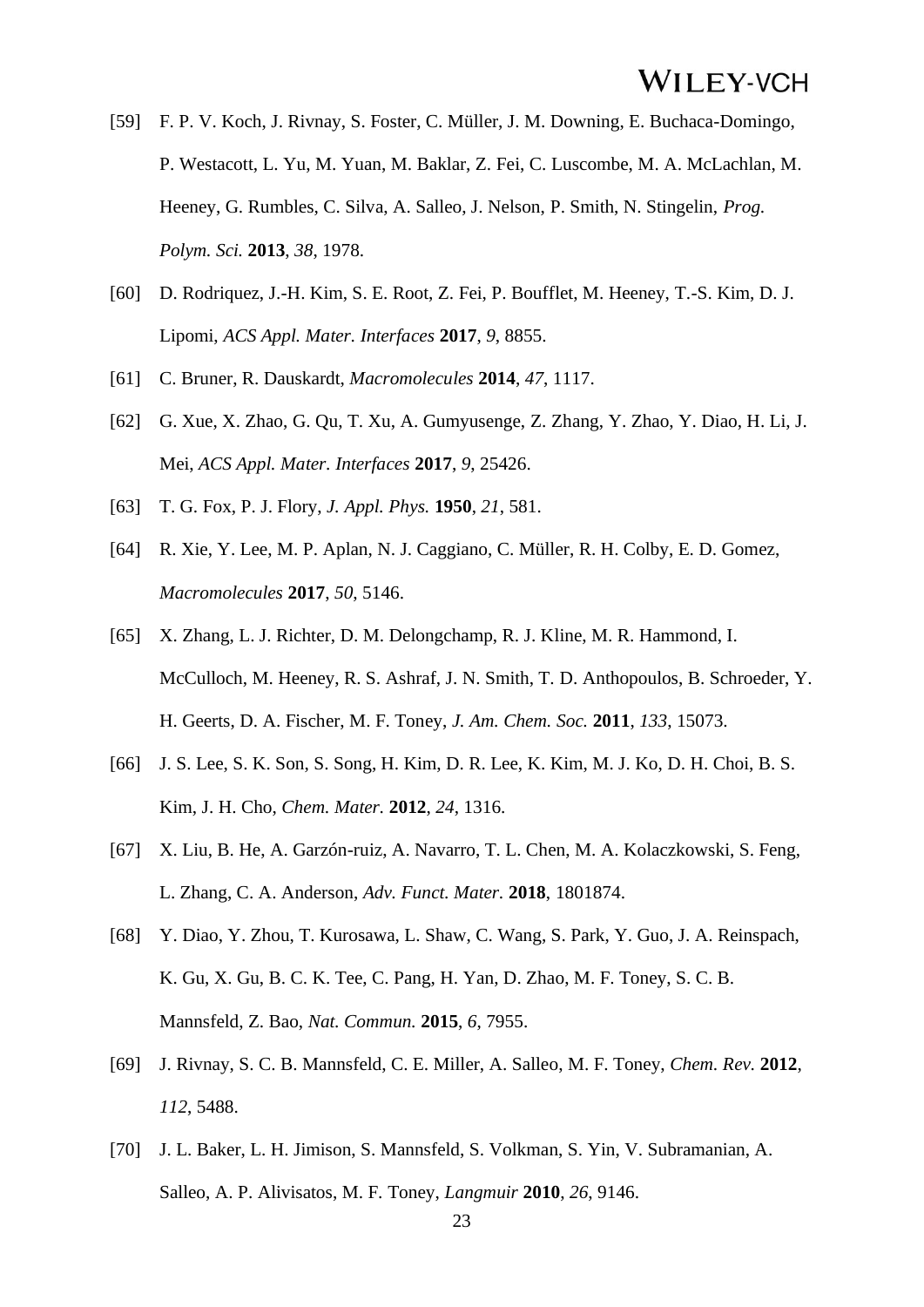- [71] T. Sasaki, A. Shimizu, T. H. Mourey, C. T. Thurau, M. D. Ediger, *J. Chem. Phys.* **2003**, *119*, 8730.
- [72] S. A. Chen, J. M. Ni, *Macromolecules* **1992**, *25*, 6081.
- [73] R. A. J. J. Johan C. Bijleveld, Arjan P. Zoombelt, Simon G. J. Mathijssen, Martijn M. Wienk, Mathieu Turbiez, Dago M. de Leeuw, *J. Am. Chem. Soc.* **2009**, *131*, 16616.
- [74] G. Zhang, Y. Fu, Z. Xie, Q. Zhang, *Sol. Energy Mater. Sol. Cells* **2011**, *95*, 1168.
- [75] A. Sharma, X. Pan, J. A. Campbell, M. R. Andersson, D. A. Lewis, *Macromolecules* **2017**, *50*, 3347.
- [76] D. Zhou, H. Huth, Y. Gao, G. Xue, C. Schick, *Macrolmolecules* **2008**, *41*, 7662.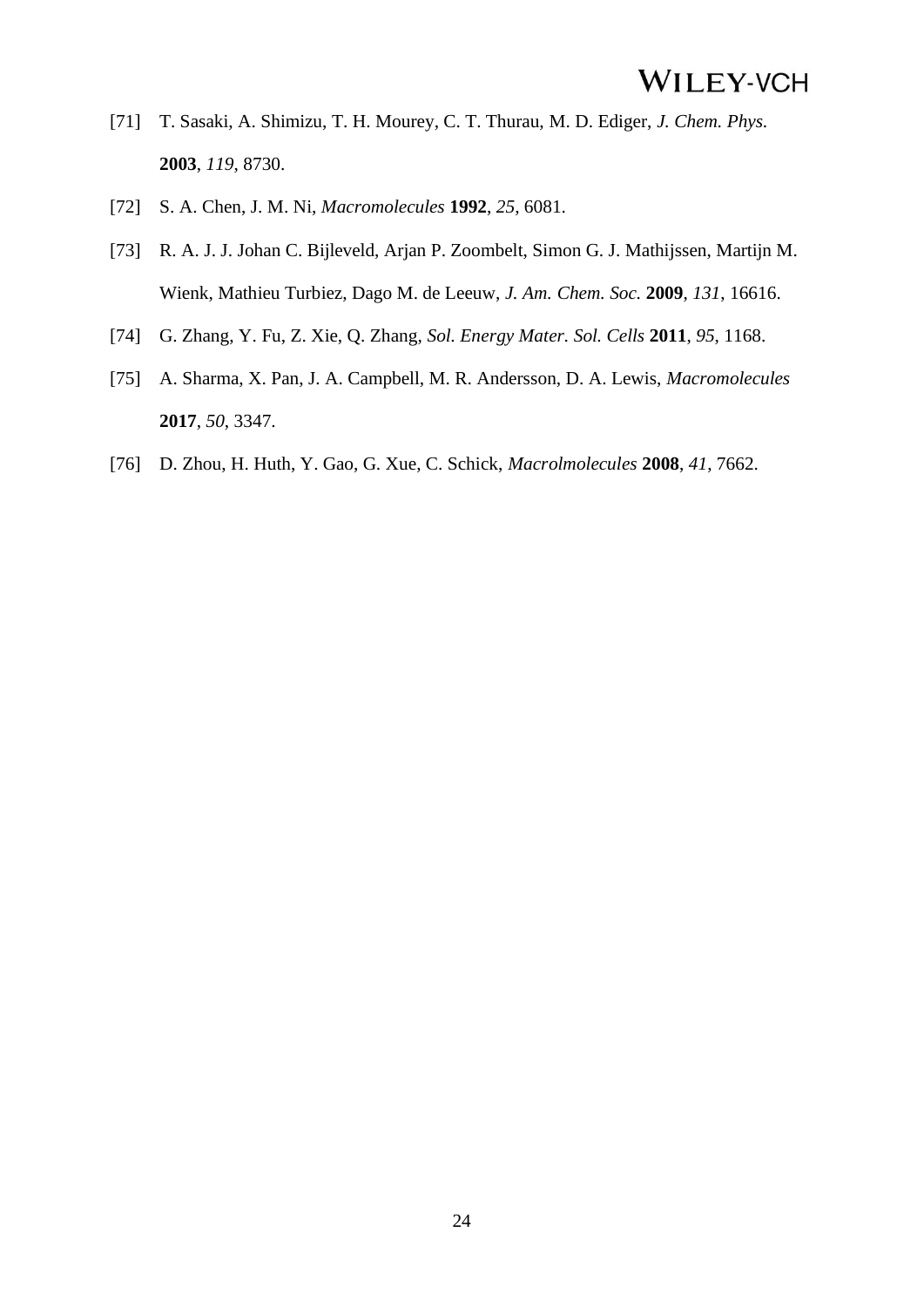

**Figure 1.** Thin film mechanical property of various DPP polymers. (a) Chemical structures of DPP polymers with different number of isolated thiophene units and fused thiophene rings. (b) Scheme of pseudo-free standing tensile test set-up. Comparison of stress strain curves for ascast DPP-based D-A polymer ( $M_n \sim 50$  kDa) films around 90 nm thick. (c) Stress strain curves for thin DPP polymer films with different numbers of thiophene units, DPP-T, DPP-T2 and DPP-T3; and (d) different sizes of fused thiophene rings, DPP-T, DPP-TT and DPP-TTT. (e) Stress-relaxation behaviors of DPP-T, DPP-T2 and DPP-T3. The data is in double logarithmic scale. The speed of decaying represents the speed of relaxation of polymer chain at room temperature. The elastic modulus, backbone and side chain glass transition temperature of DPP polymers are shown in (f) and (g).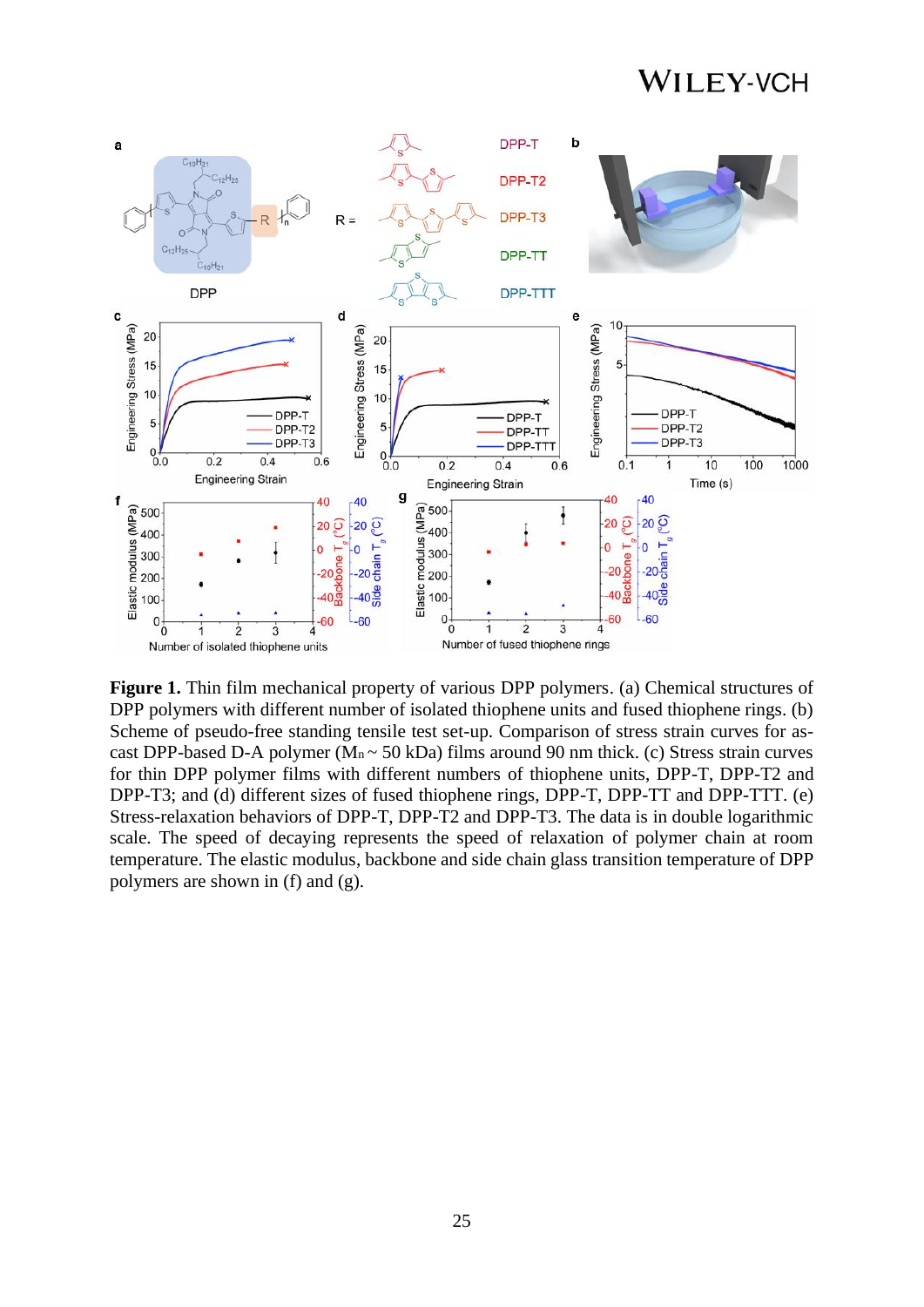

**Figure 2.** Viscoelastic property of DPP polymers measured by DMA. The storage modulus, loss modulus and tan δ are plotted for (a) DPP-T (b) DPP-T2 (c) DPP-T3 (d) DPP-TT (e) DPP-TTT. The backbone  $T_g$  is marked on the transition peak of tan  $\delta$ . The side-chain  $T_g$  is marked on the transition peak of loss modulus. (f) Summary of tan δ curve for five DPP polymers. The vertical dotted line in figure (f) represents the room temperature, or 25 °C.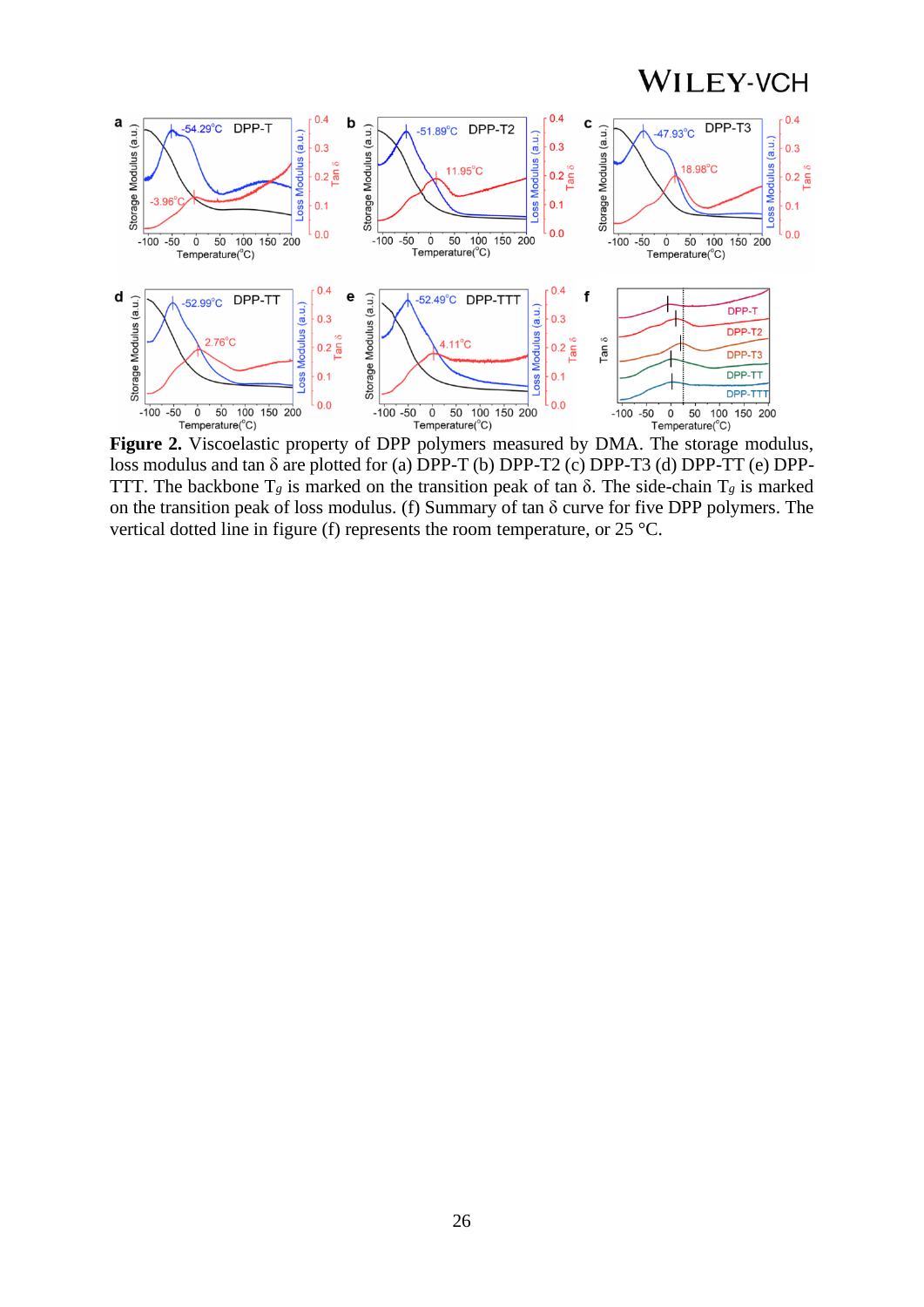

**Figure 3.** 2D GIWAXS pattern of DPP-based polymers after annealing. (a) DPP-T, (b) DPP-T2, (c) DPP-T3, (d) DPP-TT, (e) DPP-TTT. (f) 1D line-cut profiles in both in-plane direction (dotted line) and out-of-plane direction (solid line). (g) RDoC for different polymers with isolated rings (black line) and fused rings (red).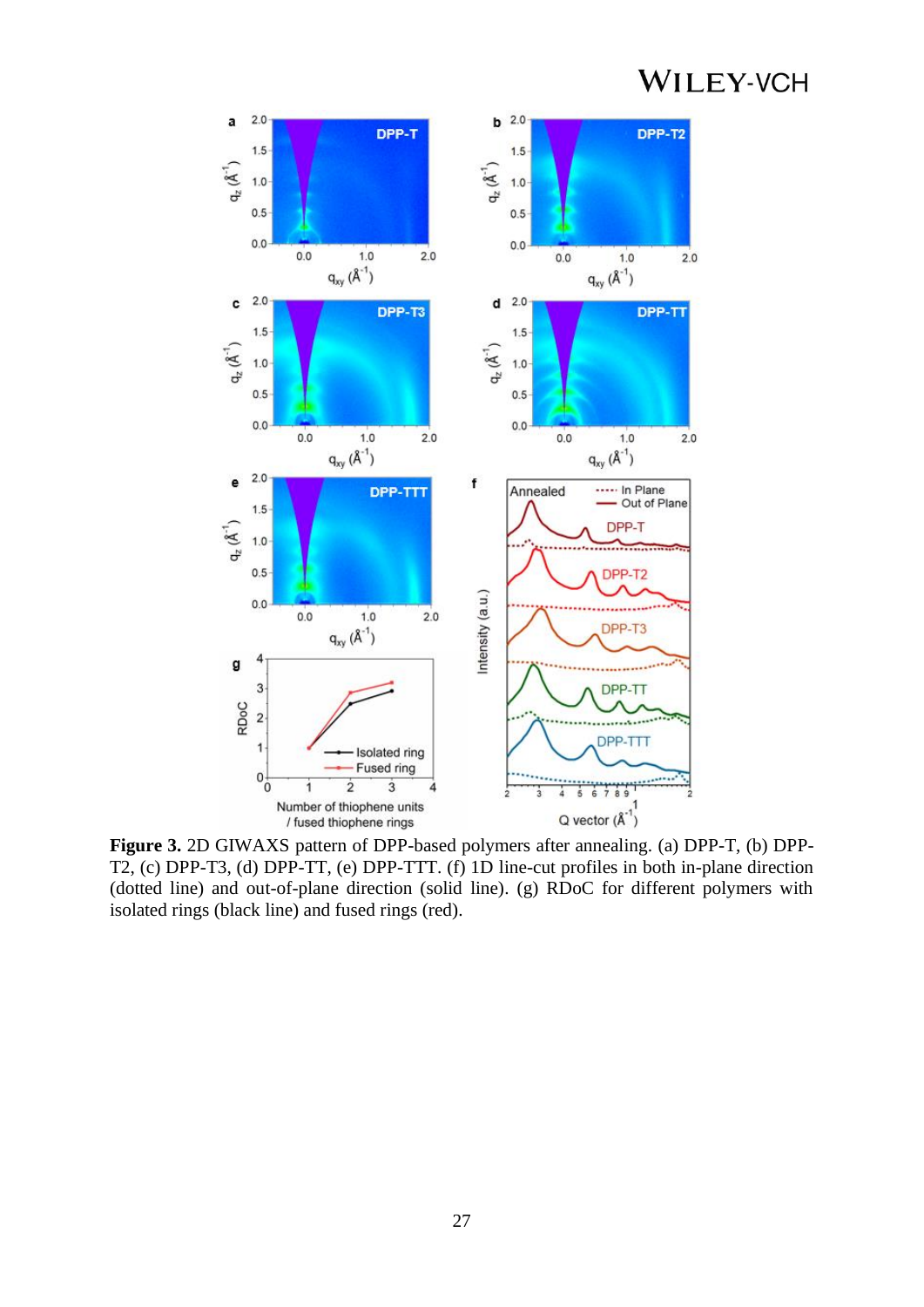

**Figure 4.** AFM images for annealed polymer films (a,b) DPP-T, (c,d) DPP-T2, (e,f) DPP-T3,  $(g,h)$  DPP-TT and  $(i,j)$  DPP-TTT.  $(a, c, e, g, i)$  are height images,  $(b, d, f, h, j)$  are phase images.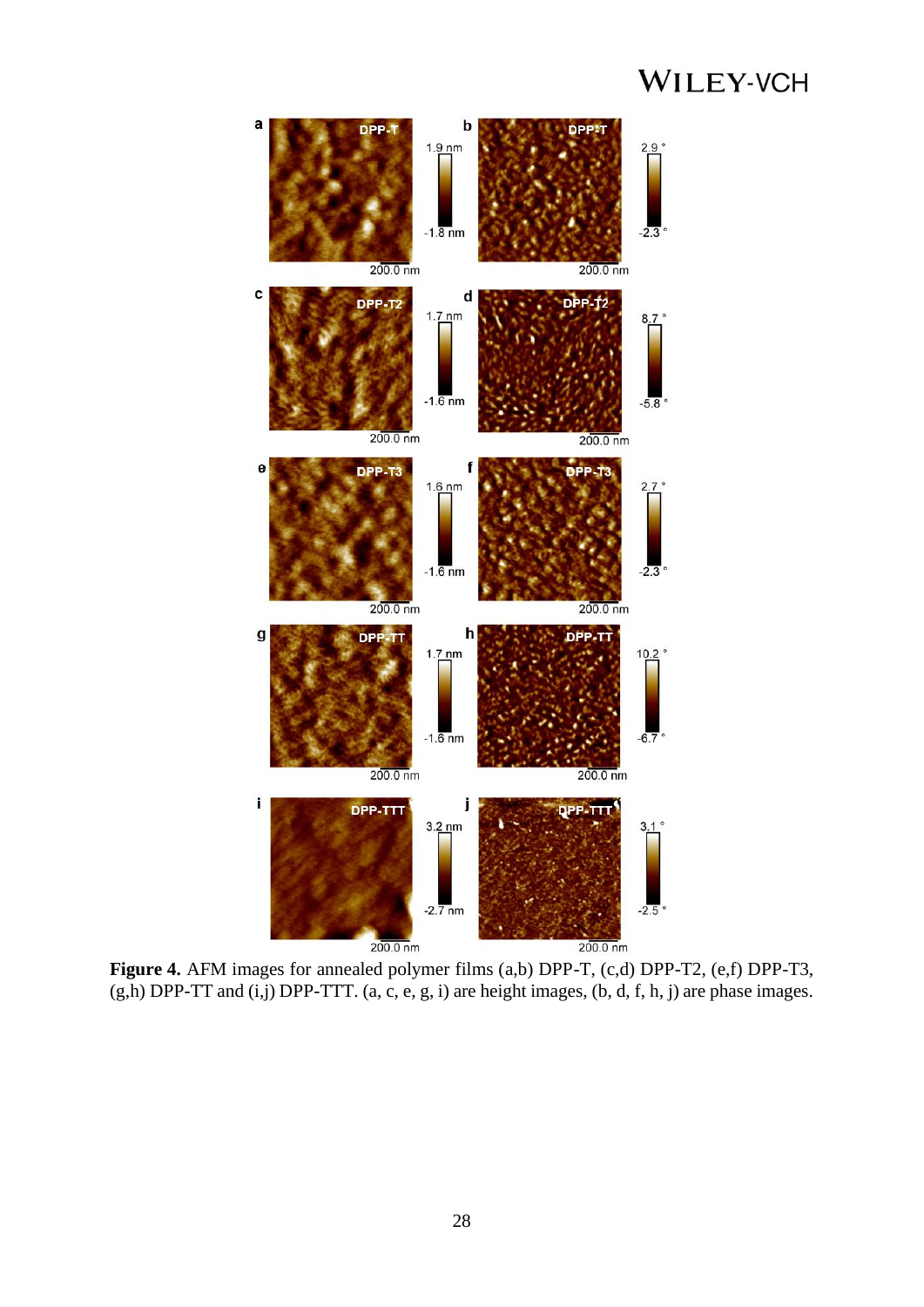

**Figure 5.** Chemical structures and DMA results for (a) PA3T-BC2-C10C12 and (b) PA4T-BC2-C10C12.



**Figure 6.** (a) Design of the new DPP-T3-C8 polymer with additional alkyl side chain. (b) Stress-strain curve of the DPP-T3-C8 polymer plotted with the same polymer without side chain. (c) DMA result of DPP-T3-C8 polymer.

| Polymer            | $M_n$<br>(kDa) a | Dw b | Side chain<br>$T_g$ (°C) c | <b>Backbone</b><br>$T_g$ (°C) d | Backbone<br>$T_g$ (°C) e | Elastic<br>modulus<br>$(MPa)$ f | Crack onset<br>strain f |
|--------------------|------------------|------|----------------------------|---------------------------------|--------------------------|---------------------------------|-------------------------|
| DPP-T              | 47               | 2.83 | $-54.29$                   | $-3.96$                         | $-11$                    | $173 + 10$                      | $0.53 \pm 0.20$         |
| DPP-T <sub>2</sub> | 44               | 3.96 | $-51.89$                   | 11.95                           | 17                       | $281 \pm 9$                     | $0.44 \pm 0.09$         |
| DPP-T3             | 27               | 3.18 | $-47.93$                   | 18.98                           | 19                       | $319 + 49$                      | $0.44 + 0.10$           |
| DPP-TT             | 51               | 3.62 | $-52.99$                   | 2.76                            | 3.5                      | $400 + 41$                      | $0.16 \pm 0.03$         |
| DPP-TTT            | 26               | 3.69 | $-52.49$                   | 4.11                            | 22                       | $480 \pm 40$                    | $0.03 + 0.01$           |

**Table 1. Physical properties of DPP polymers**

<sup>a</sup>Number-average molecular weight measured by high temperature GPC using trichlorobenzene as eluent at 170 °C. b Weight dispersity. c Obtained from peak of the loss modulus by DMA. <sup>d</sup> Obtained from the peak of tan δ plot in DMA. <sup>e</sup> Obtained from AC-chip calorimetry on thin film sample. Note that different  $T_g$  is expected due to different probing methods between DMA and calorimetry techniques. <sup>f</sup> Obtained from pseudo-free standing tensile test.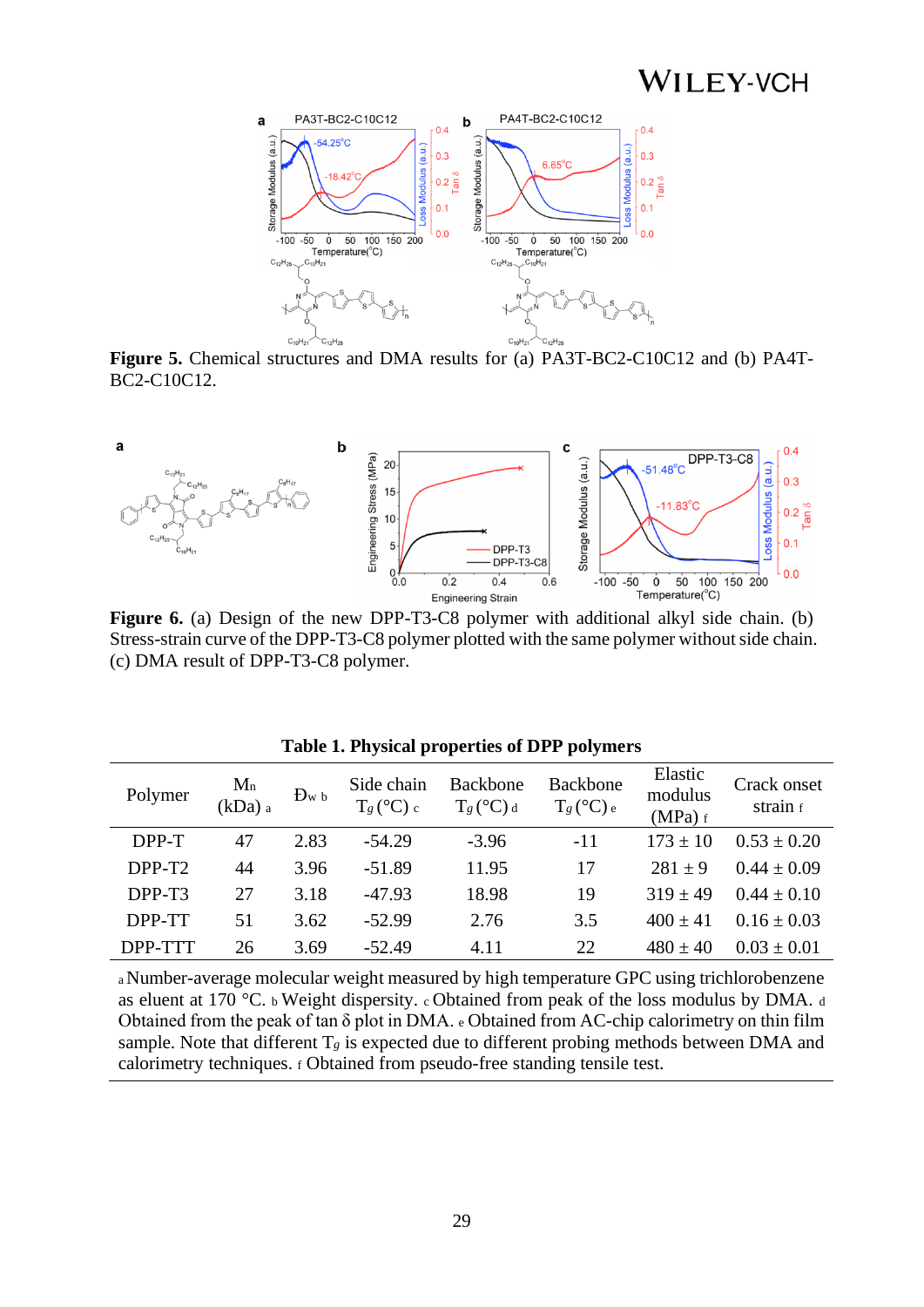| Polymer            | Thermal<br>treatment | Lamellar<br>spacing $(\AA)$ | Lamellar peak<br>$FWHM(A-1)$ | $\pi$ - $\pi$ spacing<br>(A) | $\pi$ - $\pi$ peak FWHM<br>$\rm(\AA_{-1})$ |
|--------------------|----------------------|-----------------------------|------------------------------|------------------------------|--------------------------------------------|
| DPP-T              | As cast              | 22.20                       | 0.1106                       | 3.72                         | 0.1799                                     |
|                    | Annealed             | 23.44                       | 0.0249                       | 3.74                         | 0.1315                                     |
| DPP-T <sub>2</sub> | As cast              | 21.89                       | 0.0550                       | 3.74                         | 0.1740                                     |
|                    | Annealed             | 22.20                       | 0.0250                       | 3.77                         | 0.1550                                     |
| DPP-T3             | As cast              | 20.53                       | 0.0882                       | 3.63                         | 0.2362                                     |
|                    | Annealed             | 20.67                       | 0.0470                       | 3.66                         | 0.1583                                     |
| DPP-TT             | As cast              | 22.28                       | 0.0519                       | 3.69                         | 0.2331                                     |
|                    | Annealed             | 22.60                       | 0.0367                       | 3.78                         | 0.1194                                     |
| DPP-TTT            | As cast              | 21.67                       | 0.0833                       | 3.60                         | 0.1397                                     |
|                    | Annealed             | 21.67                       | 0.0430                       | 3.59                         | 0.1233                                     |

### **Table 2. Crystallographic parameters for DPP polymers**